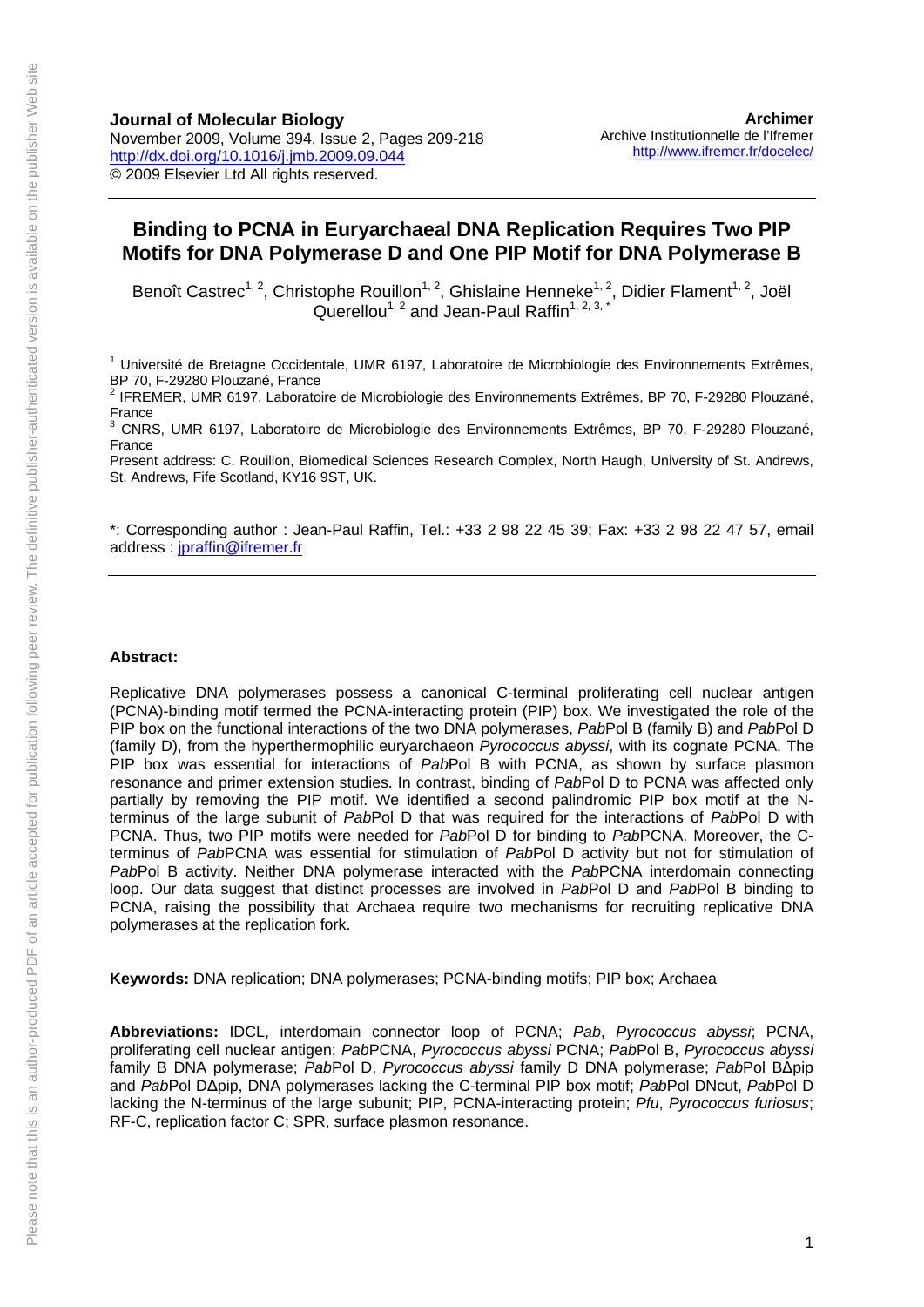#### **INTRODUCTION**

DNA replication is a functionally conserved mechanism among all organisms including Bacteria, Eukarya, Archaea and viruses<sup>1,2</sup> that ensures genome stability.<sup>3</sup> The process takes place through a variation of a theme with a protein triad composed of a DNA polymerase holoenzyme with two accessory factors, the sliding clamp and the clamp-loader. In *E. coli*, the chromosomal replicase is a DNA polymerase III complex encompassing the two protein factors in addition to the polymerizing core subunits.<sup>4,5</sup> Recently, O'Donnell and his coworkers suggested that three Pol III complexes could assemble to form a triple replisome.<sup>6</sup> In eukaryotes, two replicases, belonging to family B, ensure faithful copying of the entire genome. DNA polymerase  $\delta$  is composed of three<sup>7</sup> to four<sup>8,9</sup> essential subunits, while DNA polymerase ε is active as a heterotetramer.<sup>10</sup> Recent genetic studies on DNA polymerases δ and  $\varepsilon$  strongly suggest that they are essential for DNA replication. DNA polymerase  $\delta$  might be responsible for Okazaki fragments synthesis on the lagging strand while DNA polymerase ε is likely to perform leading strand synthesis.<sup>11,12</sup>

A fascinating relationship has been found between the eukaryal and archaeal DNA replication proteins. Indeed, informational proteins in Archaea are more closely related to their eukaryotic rather than their bacterial counterparts. Moreover, the functional interaction between the eukaryotic DNA polymerase  $\delta$  and the archaeal accessory factors, PCNA and RF-C was conserved through evolution. $13,14$ 

Yet, the archaeal replication factors from thermococcales display unique functional properties. Indeed, while ATP hydrolysis is required for clamp-loading in Eukaryotes,<sup>15</sup> in Archaea, the RF-C complex could load the PCNA without the need for ATP hydrolysis.<sup>16</sup> Also, the PCNA stimulated the B and D family DNA polymerases on a circular DNA template in the absence of the RF-C.<sup>17</sup> Moreover, the spontaneous loading of the PCNA from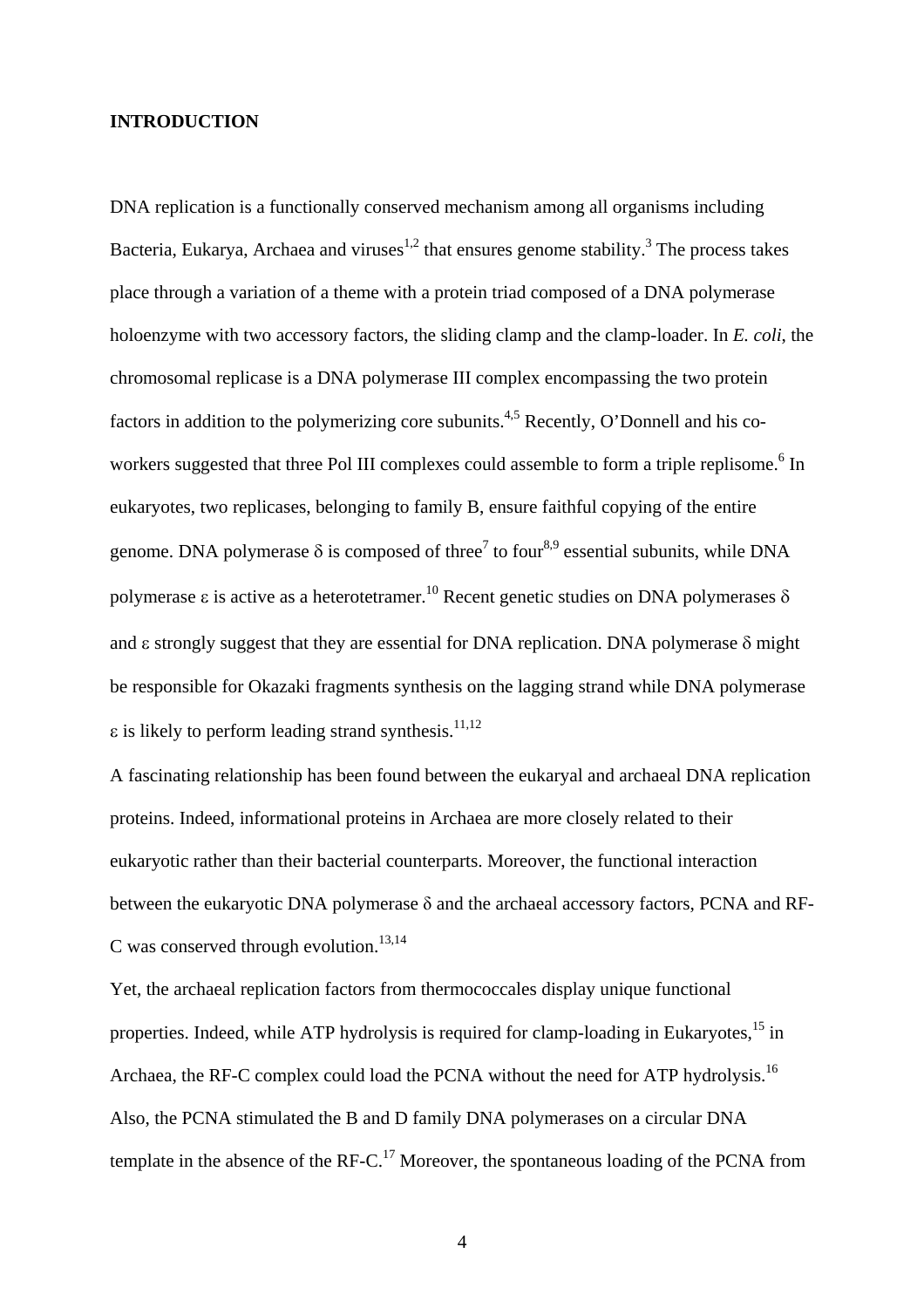*Pyrococcus abyssi*, hereafter named *Pab*PCNA, can be enhanced not only by RF-C but also by Pol B. $^{18}$ 

Within the archaeal domain, it has been established that significant divergence can be found within the main sub-domains, i.e. Euryarchaea and Crenarchaea. Indeed, up to three PCNA homologues were found in Crenarchaea<sup>19,20</sup> which were incriminated to form a heterotrimer *in*  $vivo<sub>1</sub><sup>21</sup>$  while a single PCNA homologue that forms a homotrimer was found in Euryarchaea. These assemblies demonstrate how protein components have evolved distinctly in Archaea. Moreover, the spectrum of cellular DNA polymerases is highly divergent within these subdomains. Crenarchaea possess mainly up to three family B monomeric DNA polymerases,  $22,23$ while Euryarchaea possess one monomeric family B DNA polymerase and one heterodimeric family D DNA polymerase supposed to be restricted to this sub-domain.<sup>24-26</sup> However, Pol D was also detected in the genome of *Candidatus Korarchaeum cryptofilum*, <sup>27</sup> *Nanoarchaeum equitans*28 and *Cenarchaeum symbiosum*. 29

Generally, replicative DNA polymerases need to be chaperoned by the sliding clamp to become rapid and processive. $30$  Interactions of proteins with the sliding clamp are mediated through common motifs, like the PCNA Interacting Protein (PIP) box.<sup>31</sup> It can be defined as  $Qxx(h)xx(a)(a)$ , where "x" is any amino acid, "h" is a hydrophobic residue (I, L or M), and "a" is a aromatic residues (F, Y or W). A large number of replication and repair proteins, including error prone DNA polymerases have the consensus PIP motif.<sup>32,33</sup> Recent studies have demonstrated that the PIP box is not always sufficient to account for interactions with PCNA. This seems to indicate that a region proximal to the core-conserved domain makes a significant contribution to PCNA interaction.<sup>34</sup> Moreover, a helix-hairpin-helix (HhH) motif, important for proper DNA primer binding of DNA polymerase  $\lambda$ , was shown to physically interact with PCNA.<sup>33</sup> In addition, a C-terminal region of DNA polymerase  $\lambda$ , which is not related to the PIP box, was described and suggested that specific PCNA-binding motifs could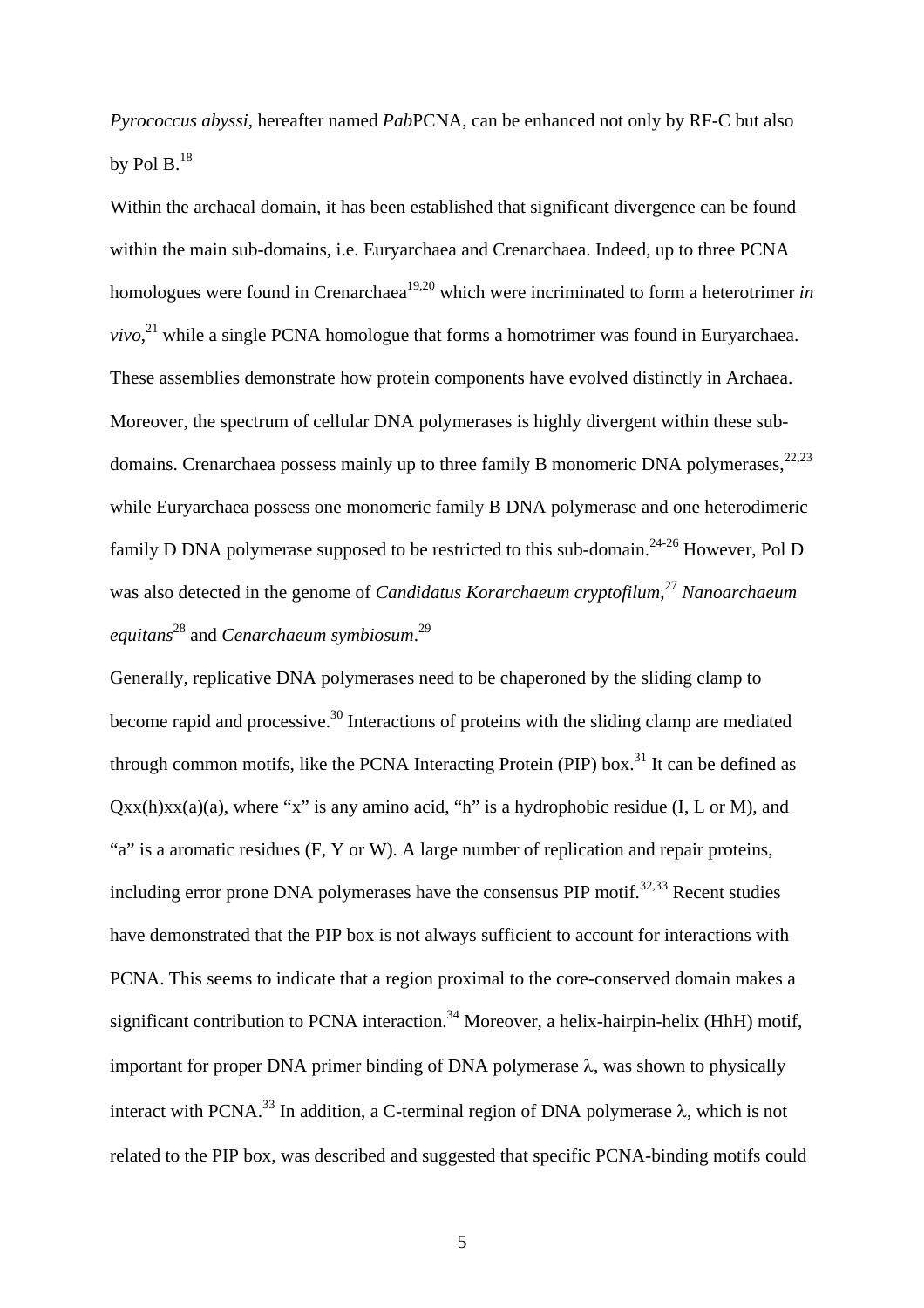be related in a negative regulation of the nucleotidyl transferase activity.<sup>35</sup> Looking over a random peptide library, a new polymorphic PCNA-binding motif (KA-box) was recently identified in human Pol δ and also in other proteins like members of MCM family, mismatch repair protein MSH6 or cyclin D3.<sup>36</sup> Finally, the binding of DNA polymerase δ to PCNA was shown to be mediated by a glycine-rich region  $(GX4GX8GX3YFY)$ .<sup>37</sup> However, PCNAinteracting peptides play a role not only through their sequences but also at a structural level. Indeed, recent studies have shown that PCNA binding of PCNA-interacting peptides is independent of the specific sequence.<sup>38</sup> Moreover, the PIP-peptides are mediated through beta zipper formation at the interaction surface.<sup>39</sup> Usually, the PIP-box motifs interact preferentially with the hydrophobic pocket<sup> $40,41$ </sup> of PCNA, defined by the C-terminus and the interdomain connecting loop (IDCL). Therefore, the PCNA interacting partners, and especially DNA polymerases, bind the clamp through a complex set of motifs that have no match with the PIP box. In accord with this idea, we searched for unraveled PCNA binding motifs within archaeal DNA polymerases in order to decipher the physical assembly of functional DNA Pols and PCNA in Archaea.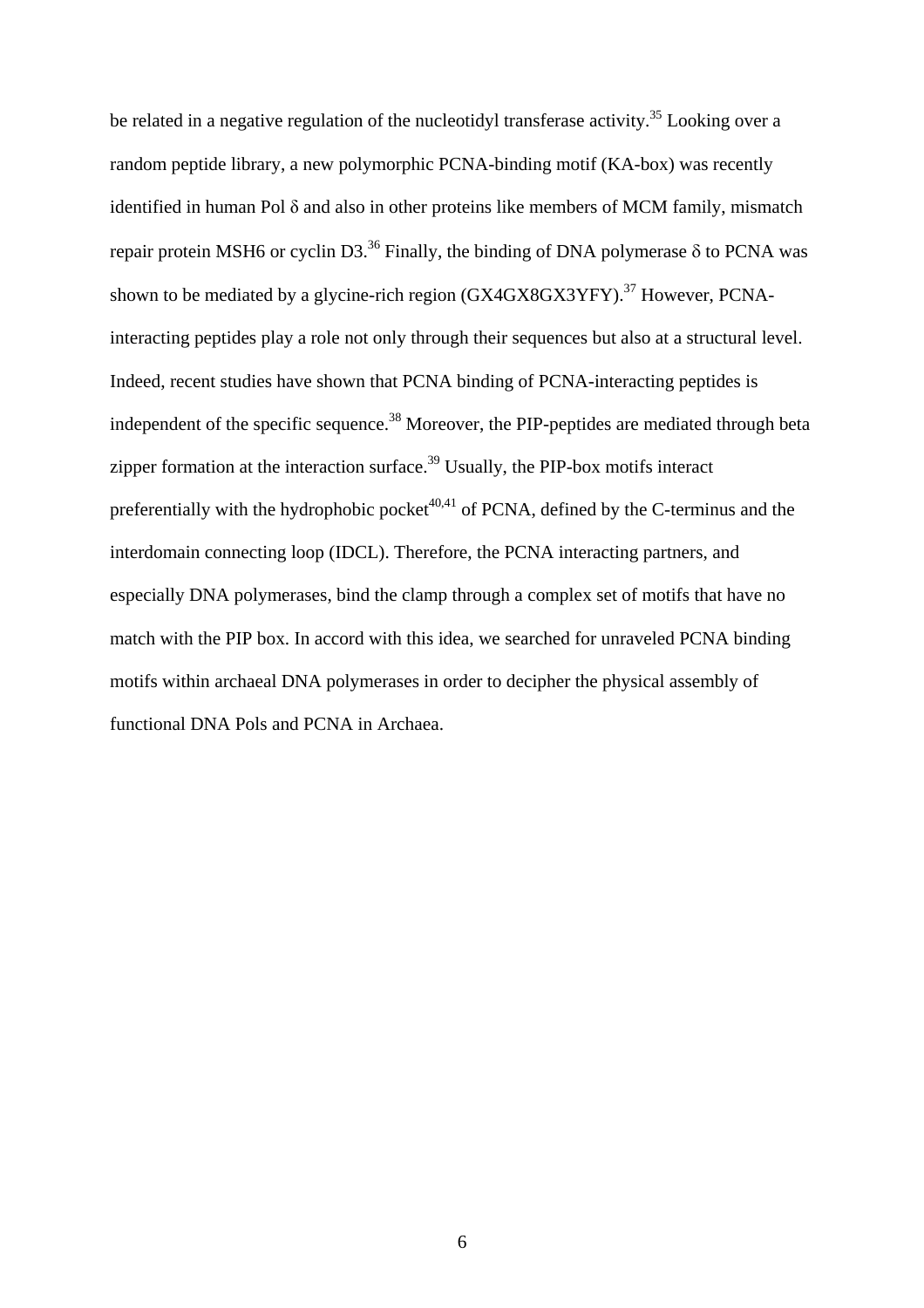#### **RESULTS**

## **Functional and physical interactions between** *Pab***PCNA and** *Pab***Pol B but not** *Pab***Pol D are mediated by the C-terminal PIP box motif.**

The C-terminal PIP box of *Pab*Pol B and *Pab*Pol D was deleted (Fig. 1a). For *Pab*Pol B, physical interactions with the *Pab*PCNA were abolished, indicating the importance of this structural motif for PCNA binding (Fig. 1b). On the contrary, deletion of the putative PIP box of the *Pab*Pol D only moderately impaired the binding to *Pab*PCNA (Fig. 1b), suggesting that other critical residues may interact with *Pab*PCNA.

The functional interactions of *Pab*Pol B with *Pab*PCNA were also abolished when the PIP box was removed (Fig. 2, lanes 7-10). Indeed, the addition of *Pab*PCNA led to full-length M13 DNA synthesis by *Pab*Pol B (Fig. 2, lanes 7 and 8), whereas, the lengths of products synthesized by *Pab*Pol B∆pip were not modified by adding *Pab*PCNA (Fig. 2, lanes 9 and 10). On the contrary, removing the putative PIP box of the large subunit of *Pab*Pol D had no effect on the stimulation of the DNA polymerase activity by the *Pab*PCNA (Fig. 2, lanes 3-6). Quantitative analysis of the data in Fig. 2, performed on six independent experiments, also showed no significant difference in PCNA stimulation for wild-type and ∆pip *Pab*Pol D. Then, primer elongation activities of *Pab*Pol B and *Pab*Pol D have been tested in the presence of *Pab*PCNA and competitor peptides, PIPB and PIPD, the primary structures of which correspond to the respective PIP-boxes (Fig. 3). While adding the control peptide TEMD had no significant effect on primer elongation by *Pab*Pol B (Fig. 3a, lanes 4-5), the PIPB peptide clearly inhibited the stimulation of the sliding clamp for long fragments synthesis (Fig. 3a, lanes 6-7). This is a confirmation that the functional interaction of *Pab*Pol B is PIP boxdependent. Interestingly, the PIPD peptide suppressed the interaction between Pol B and PCNA signifying that the PIP box of *Pab*Pol D is functionally comparable to the PIP box of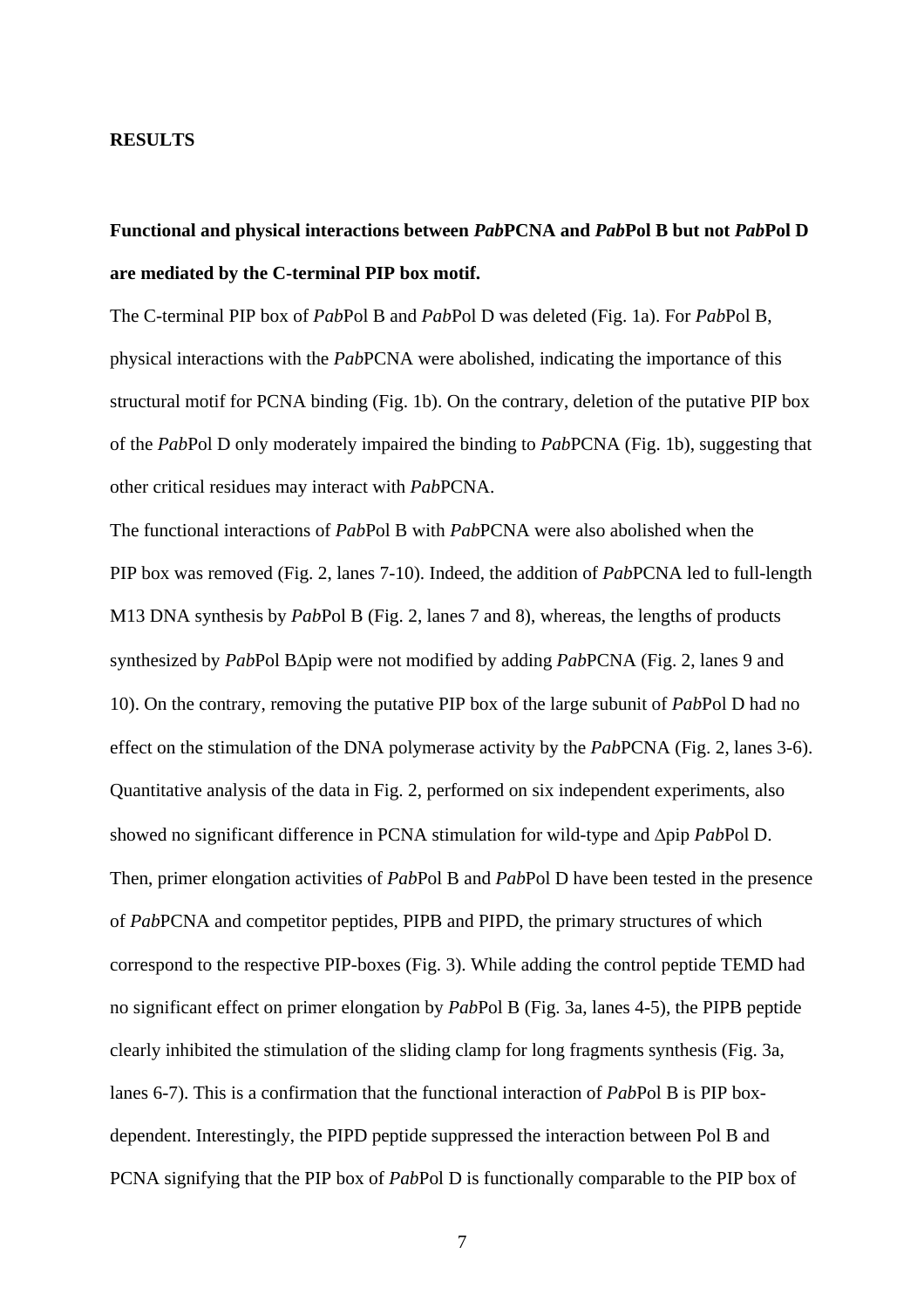*Pab*Pol B (Fig. 3a lanes 8-9). Furthermore, PIPD and PIPB peptides also entered in competition with *Pab*Pol D, as observed by the absence of full-length M13 fragments (Fig. 3b, lanes 3-4). This observation was reinforced by the lack of PCNA stimulation of *Pab*Pol D∆pip in presence of PIPD and PIPB peptides (Fig. 3c lanes 4 and 5), suggesting the need for an additional critical PCNA-binding motif within *Pab*Pol D.

## **A novel N-terminal motif in** *Pab***Pol D is required for functional interactions with**  *Pab***PCNA to occur.**

Since the C-terminal PIP box motif of *Pab*Pol D had no essential role in the interactions with *Pab*PCNA, we looked for other putative PCNA-binding motifs in DNA polymerase D. A novel motif localized at the N-terminus was identified. This putative PIP box (10- YEEMLQREIDKAY-22) could correspond to a palindromic motif schematized by the following sequence: (a) $xx(h)x(Q)xx(h)xxx(a)$ , where glutamine 15 is located in the middle of the sequence (Fig. 4a).

 Functional interactions of *Pab*Pol D deleted at the N-terminus (*Pab*Pol DNcut) with *Pab*PCNA were strongly inhibited, although not abolished (Fig. 4b). Quantitative analysis of the data in Fig. 4b, performed on three independent experiments, showed that PCNA stimulation was significantly reduced in *Pab*Pol DNcut as compared to *Pab*Pol D. Besides, primer elongation activities of *Pab*Pol D have been tested in the presence of *PabPCNA* and the competitor peptides Nter 1 and Nter 2 (Fig. 5). These peptides correspond to the primary structures of the sequence upstream and downstream of glutamine 15, respectively. Stimulation of *Pab*Pol D was still observed in the presence of peptides Nter 1 and Nter 2, which were added separately with peptide TEMD (Fig. 5, lanes 8-15). However, stimulation of *Pab*Pol D processivity was highly reduced when both peptides were present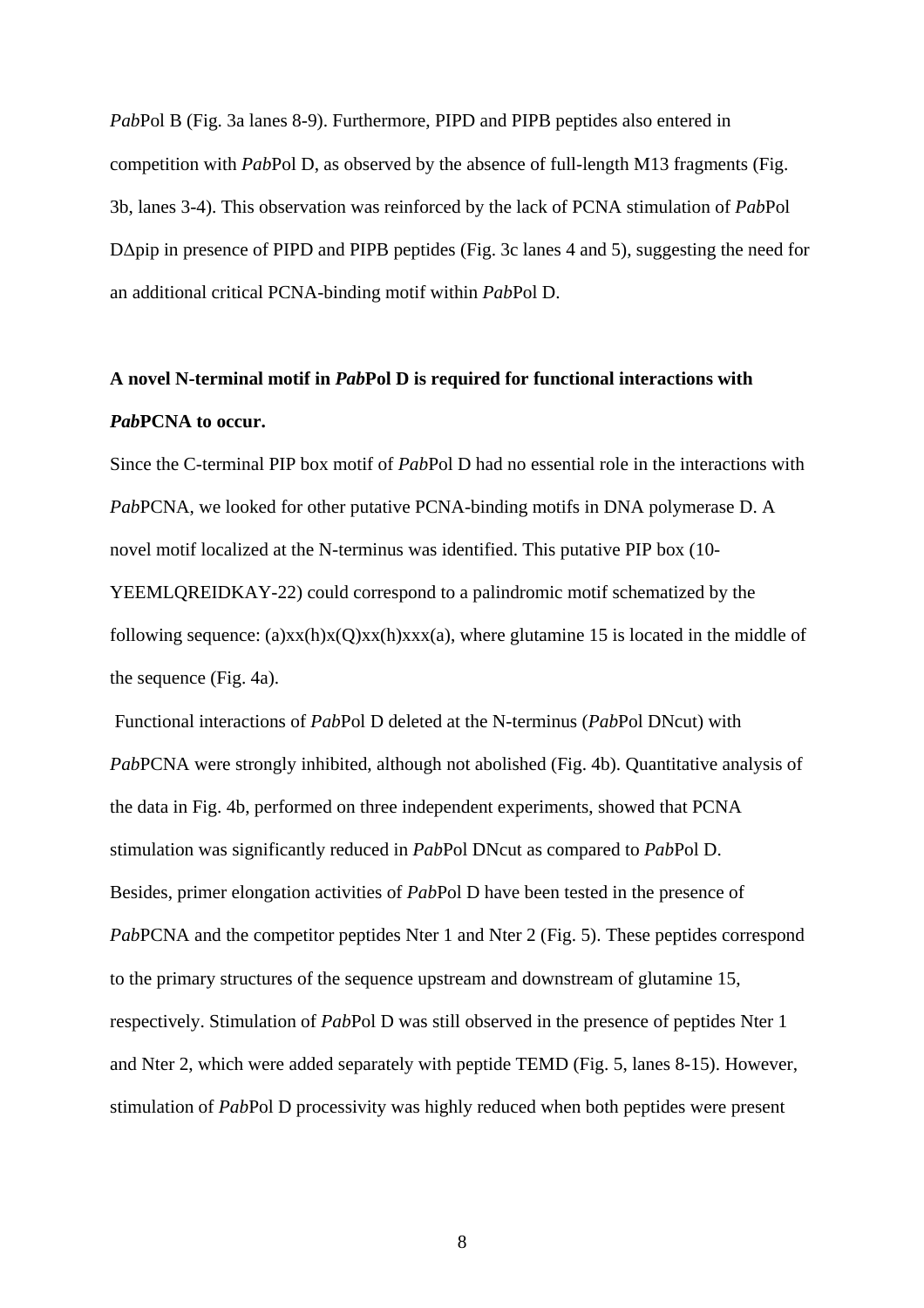(Fig. 5, lanes 18 and 19). This result confirms clearly the role of the entire palindromic PIP box sequence at the N-terminus of *Pab*Pol D for interactions with the PCNA.

#### **The C-terminus of** *Pab***PCNA is essential for** *Pab***Pol D but not for** *Pab***Pol B stimulation**

In order to highlight the critical residues of *Pab*PCNA involved in physical interactions with *Pab*Pols, different mutations have been introduced within conserved structural domains (Fig. 6). By using the crystal structure of  $PfuPCNA<sup>42</sup>$  and different results on eukaryotic PCNA,  $43-45$ a *Pab*PCNA structure has been modelled and putative amino acids have been targeted for mutational analyses. Firstly, we generated three mutants in the IDCL region: EIE120, VDL123 and EL127. Then, proline and arginine located at the C-terminus were replaced by alanine. All these mutations are represented in Fig. 6.

Native polyacrylamide gel was used to estimate the homotrimeric organization of individual PCNA mutants which migrated as a single band at about 85 kDa like the wild type PCNA (Data not shown).

Then, primer elongation activities of *Pab*Pol B, *Pab*Pol D and its mutants *Pab*Pol D∆pip and *Pab*Pol DNcut were tested in the presence of the mutated *Pab*PCNA in optimal stimulation conditions for each DNA polymerase (Fig. 7). All of PCNA mutants stimulated *Pab*Pol B (Fig. 7). *Pab*Pol D was stimulated by EIE120, VDL123 and EL127 PCNA mutants while PR245 was not able to enhance primer extension by *Pab*Pol D (Fig. 7). This result indicates that the C-terminus of PCNA is a critical factor for physical interaction with Pol D. Also, *Pab*Pol D∆pip and *Pab*Pol DNcut were stimulated by PCNA mutants with the exception of PR245 (Fig. 7). Overall, our results demonstrated that PCNA binding of *Pab*Pol D is probably carried out *via* the PIP motifs location at the N- and C-terminus respectively.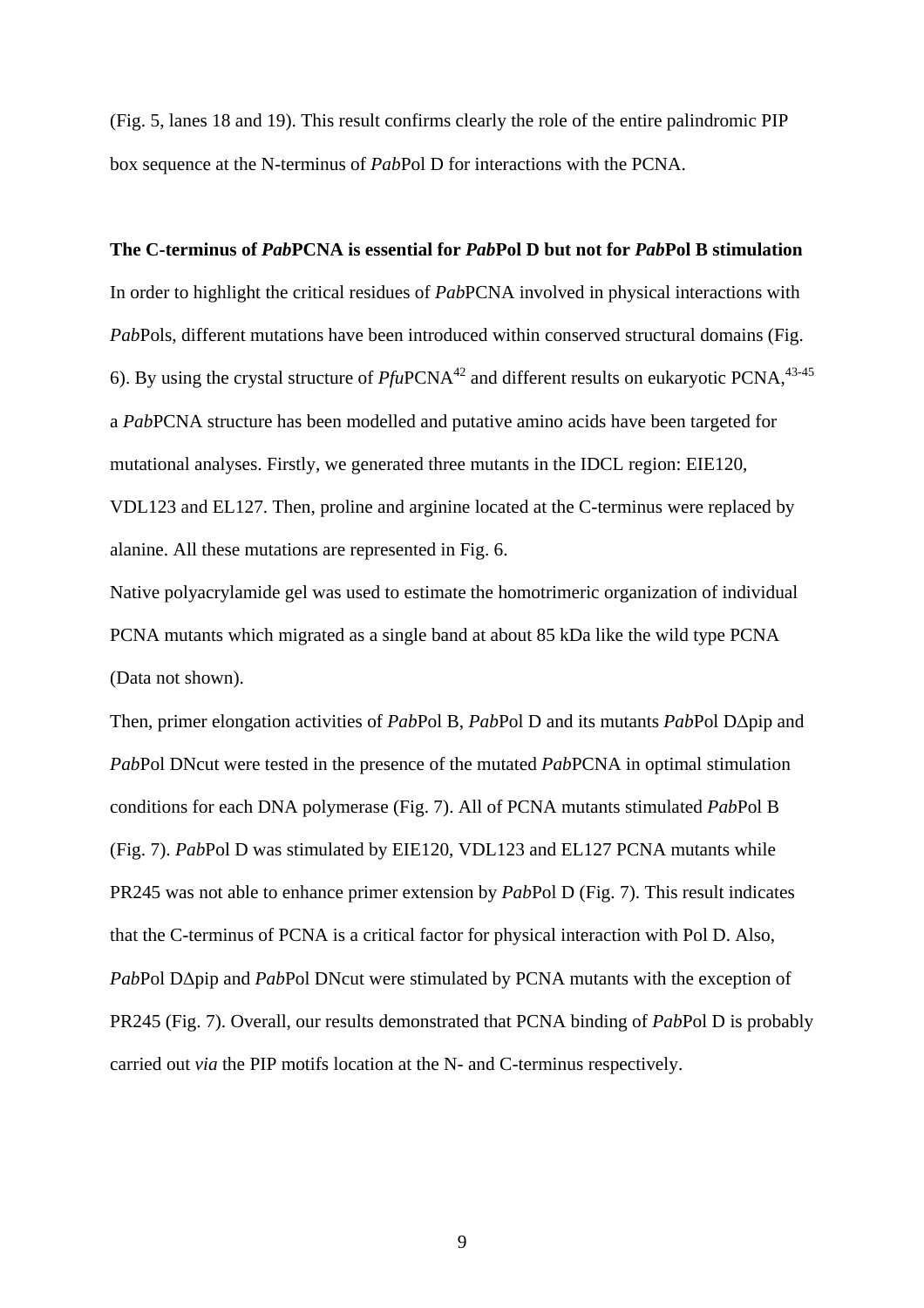#### **DISCUSSION**

PCNA-binding motifs appear to be divergent and even the PIP box has a polymorphous nature. In the human DNA polymerase  $\delta$  p66 subunit, a N-terminal region of the canonical PIP motif contributed significantly to the interactions with  $PCNA$ <sup>34</sup>. In the Pol X family, a non-canonical PIP box belongs to a longer PCNA-binding motif with a conserved helixhairpin-helix (HhH) domain.<sup>33</sup> Also, PIP box-like motifs can be found in the core of most DNA polymerases. As an example, PIP box-like motifs were found in the large subunit of *PfuPol D at amino acids positions 1096-1103 and 1253-1261.*<sup>17</sup> In *PabPol B*, the LxxFG motif is found at positions 745-750 and two LxxFY motifs are found in the large subunit of *Pab*Pol D in the amino acids sequence 894-904. Therefore, it can be assumed that functional PIP box motifs are located at the terminal parts of the interacting proteins. In this study, we gave further insight in to the physical and functional interactions of *Pab*Pols with its cognate PCNA. While *Pab*Pol B was shown to carry only one PIP box motif at the C-terminus, *Pab*Pol D was demonstrated to contain two PIP-type motifs that interact with PCNA. Therefore, these results suggest that at the replication fork *Pab*Pol D might be loaded and stimulated differently by PCNA compared with *Pab*Pol B. Contrary to *Pab*Pol B, removing the canonical C-terminal PIP motif from *Pab*Pol D did not disrupt the physical interactions with the PCNA, although we demonstrated, by the use of competitor peptides, that this shortened motif was functionally a PIP box. Interestingly, the N-terminal PCNA-interacting motif in *Pab*Pol D is a palindromic putative PIP box defined by the sequence (10- YEEMLQREIDKAY-22). We show here that this sequence is part of the surfaces interacting with the sliding clamp. Besides, both peptides corresponding to the N-terminus inhibited interactions between *Pab*Pol D and *Pab*PCNA at higher amounts than PIPD peptide (500 µM versus 30 µM). Finally, while the situation is clear for *Pab*Pol B, which interacts with PCNA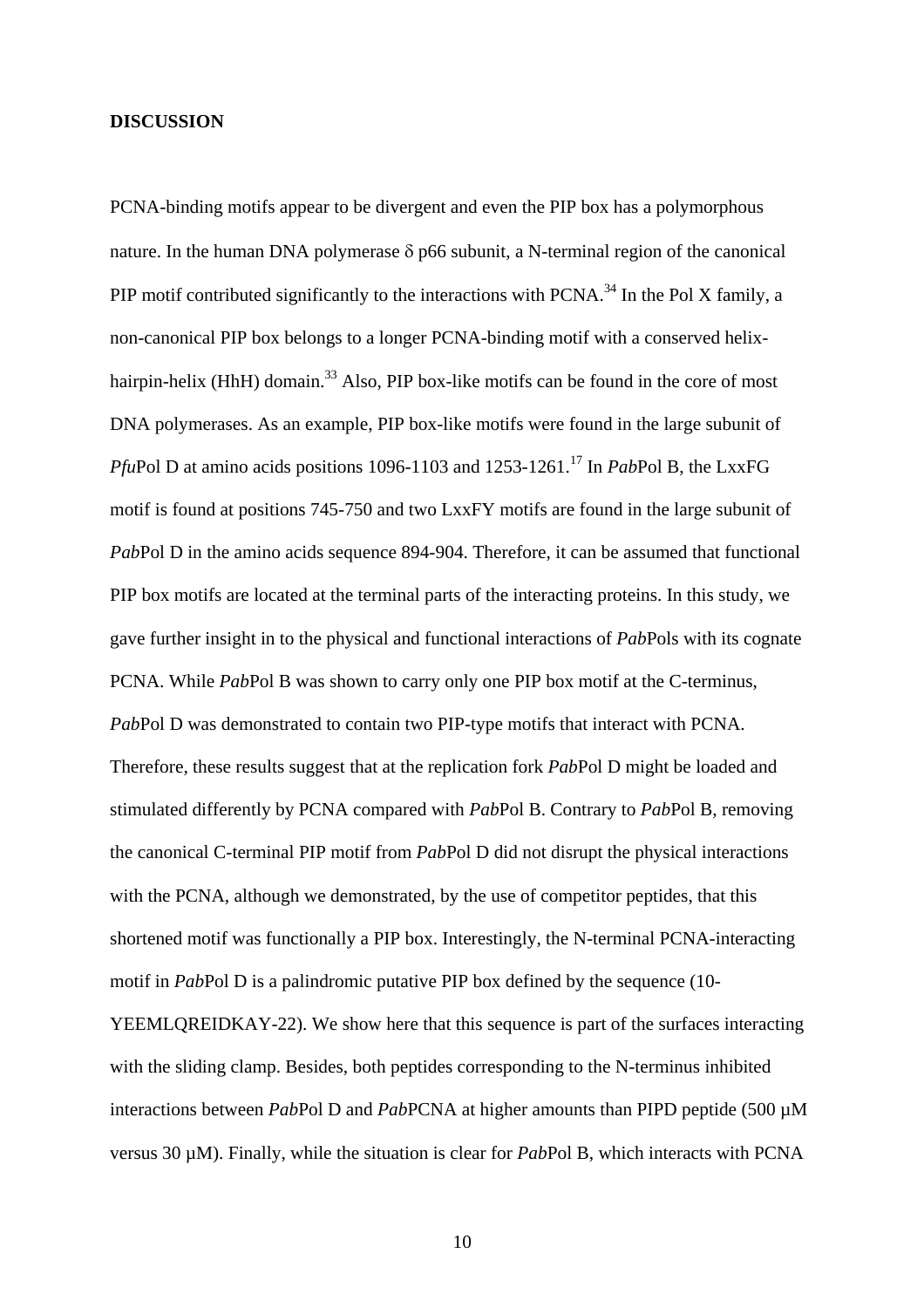*via* one motif, PCNA-binding of *Pab*Pol D is carried out at least by two motifs at the N- and C-terminus respectively. This result does not fit in with those from recent *in vitro* experiments<sup>46</sup> which show clearly that *PfuPol D* interacts functionally with *PfuPCNA* at its Cterminal PIP box. This is surprising since Pol D from *Pyrococcus abyssi* and *Pyrococcus furiosus* share strong similarities within their primary structure and particularly through their PIP box motif. Moreover, these authors demonstrated the binding of *Pfu*Pols to *Pfu*PCNA in the absence of DNA, contrary to our previous results<sup>47</sup> where the presence of DNA was fully required. Besides, the absence or the presence of DNA, the amount of PCNA, relative to the DNA polymerases, is also an important factor. Indeed, as shown in Fig. 4b, for the mutant Pol D, an excess of PCNA would lead to the erroneous conclusion that the N-terminal part is the only PCNA-interacting motif.

In the eukaryotic PCNA, three domains are known to be involved in protein-protein interactions:48,49 the interdomain connecting loop is a major interaction site and is recognized by several proteins, such as Pol δ, p21, Fen1 and DNA ligase 1; the N-terminal region comprising the inner  $\alpha$ -helices forms part of the binding site for cyclin D; the C-terminal tail important for interactions with Pol ε and RF-C. Since *Pab*Pol D as well as *Pab*Pol D∆pip did not interact with the C-terminus mutant of the PCNA (see Fig. 7), and given that the interactions between *Pab*Pol D and *Pab*PCNA are inhibited by competitor peptides mimicking the PIP boxes, we can assume that the two PIP-motifs of *Pab*Pol D interact in the same zone of the PCNA (i.e. the C-terminus). In addition, since no PCNA mutant affected the binding of *Pab*Pol B, we cannot propose any hypothesis about the region of binding of this DNA polymerase on the PCNA. More studies are required to answer these questions. This hypothesis raises the question of steric accessibility of the PCNA sites, especially when high molecular weight complexes are involved. Besides, the PIP box motif may be a flexible connector.50 In addition, PCNA interactions with more than one partner have to be considered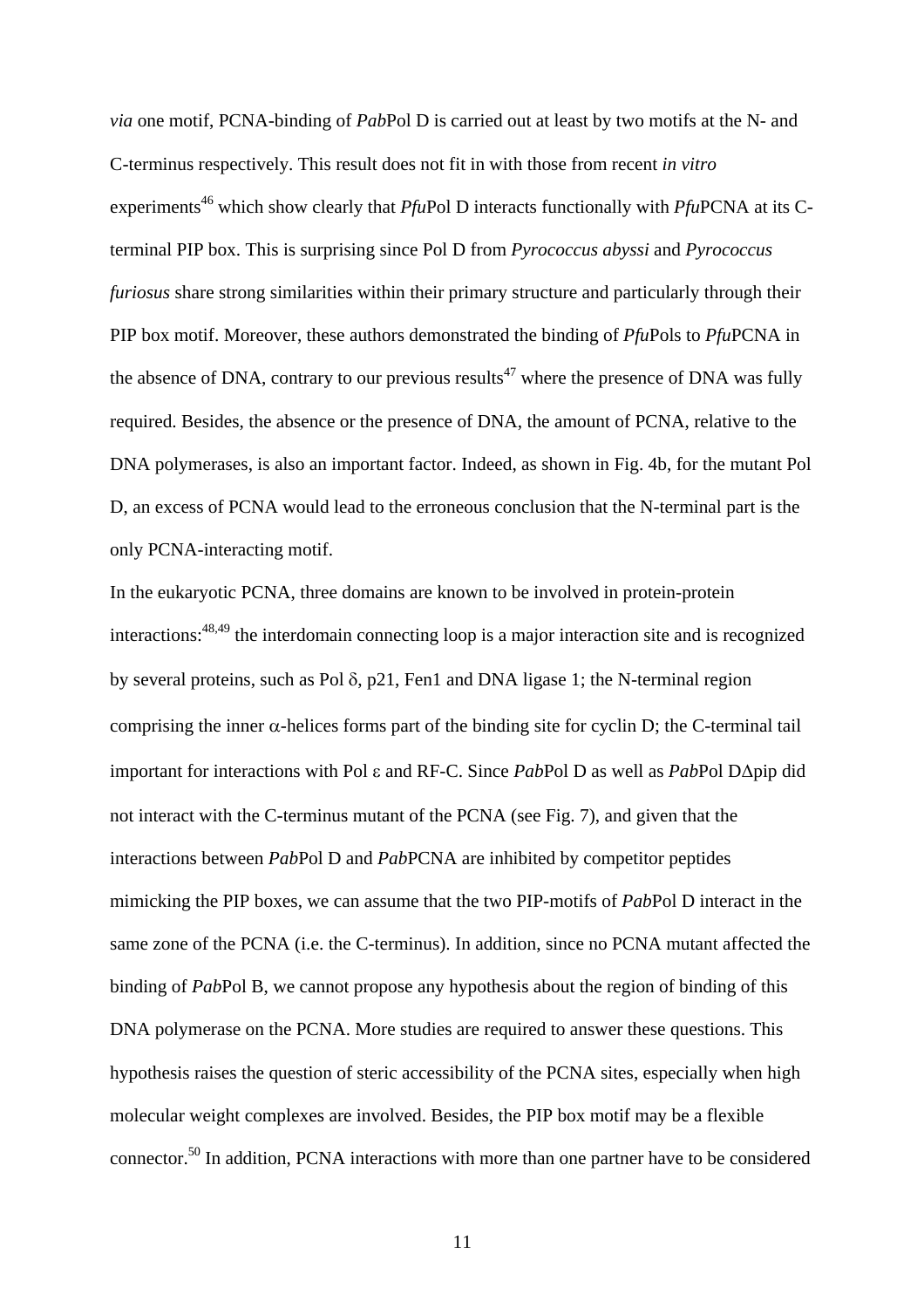as proposed for the crenarchaeal heterotrimeric clamp.<sup>21</sup> Besides, it has been shown in the bacteriophage RB69 that the DNA polymerase, owing to a PIP box-like peptide, binds only to one site on the sliding clamp, the other two preserving the ability to bind additional proteins.<sup>50</sup> This property would allow, through a structural reorganisation of the bound protein, accessibility to the free PCNA binding sites for another protein. Additionally, it has been shown that p21 interferes strongly with PCNA stimulation by Pol δ but does not effectively inhibit the loading of the PCNA by RF-C,<sup>51</sup> which argues for different binding sites for Pol  $\delta$ and RF-C. Furthermore, it has been proposed that RF-C travels with Pol  $\delta$  and PCNA.<sup>52</sup> Nevertheless, we cannot answer if both motifs interact in the same monomer or two different monomers. Besides, we cannot say whether two motifs of *Pab*Pol D interact on PCNA at the same time, alternatively or in a preferential order depending on replication and/or on repair partners steps. Finally, it is clear that PCNA binding occurs differently both DNA polymerases of *Pyrococcus abyssi*, which may imply that PCNA acts as a pivotal replication factor to coordinate and enhance DNA synthesis of the two *Pab*Pols at the leading and lagging strands, as hypothesized by previous studies.<sup>47</sup>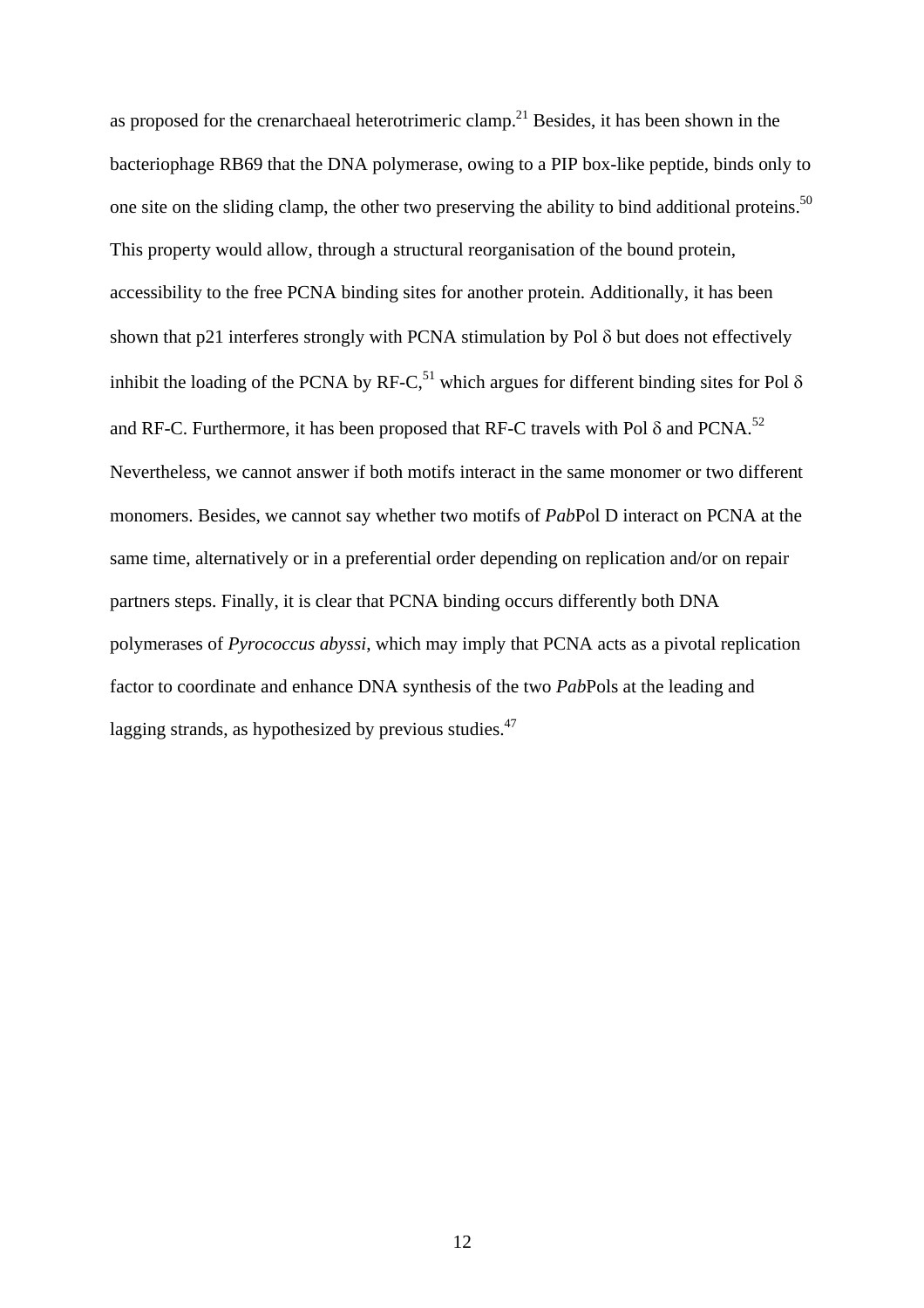#### **MATERIALS AND METHODS**

#### **Recombinant proteins**

The *Pyrococcus abyssi* family B DNA polymerase (*PabPol B*) used was the Isis<sup>TM</sup> DNA polymerase commercialized by Qbiogene (Illkirch, France). *Pab*Pol D and *Pab*PCNA were prepared as described earlier.<sup>16,26</sup> Mutant versions of both DNA polymerases with the deleted PIP box were obtained using the QuickChange<sup>TM</sup> site-directed Mutagenesis kit (Stratagene Europe, Amsterdam, The Netherlands). The codons for lysine 768 and lysine 1440 were replaced with a stop codon just upstream of the PIP box, respectively for *Pab*Pol B and *Pab*Pol D (Fig. 1a).

The construction of an expression system for the *Pab*Pol DNcut deletion mutant consisted to in deleting the N-terminal first's 22 amino acids by introduction of an NdeI recognition sequence. The gene encoding *Pab*Pol DNcut, cloned into the plasmid pET25b+ (Promega), was amplified by PCR using the oligonucleotides 5'-

CAGAGGGAGATAGATAAGGCCCATATGATAGCTAAAAAGGCGAGG-3' and 3'- GTCTCCCTCTATCTATTCCGGGTATACTATCGATTTTTCCGCTCC-5'. The NdeI recognition sequence is underlined. The gene was digested by NdeI and reintroduced in the pET25b+ plasmid. The entire nucleotide sequence was confirmed by sequencing. The gene was co transformed into *E. coli* HMS174 (DE3) pLysS with the plasmid pET28b+ containing the gene encoding the small subunit of *Pab*Pol D.

In the PCNA mutants, proline 245 and arginine 246 (PR245), glutamic acid 120, isoleucine 121 and glutamic acid 122 (EIE120), valine 123, aspartic acid 124 and leucine 125 (VDL123), glutamic acid 127 and leucine 128 (EL127) were replaced for by alanine (Fig. 6). The mutants were obtained using the following oligonucleotides: 5'-TGAT

ATTCCTCCTGGCTGCCGCGGTTGAGGAG-3' and 3'-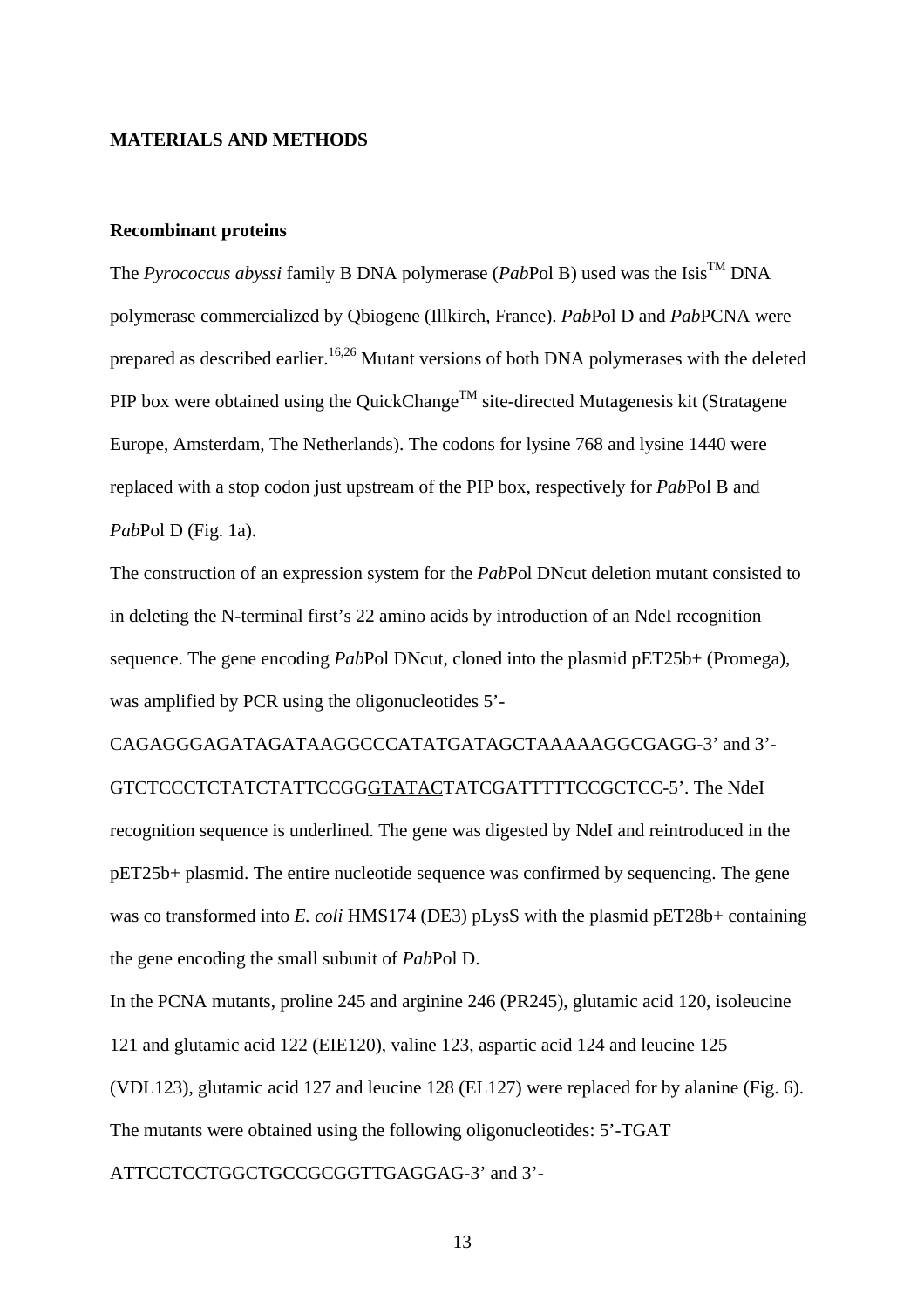GACTATAAGGAGGACCGACGGCGCCAACTCCTC-5' (PR245) ; 5'-

ATAGATGTTGAGGCGGCCGCAGTTGACTTGCCAGAG-3' and 3'-

ATCTACAACTCCGCCGGCGTCAACTGAACGGTCTC-5' (EIE120) ; 5'-

GAGGAGATCGAAGCTGCCGCGCCAGAGTTACCC-3' and 3'-CTC

CTCTAGCTTCGACGGCGCGGTCTCAATGGG-5' (VDL123) ; 5'-

ATCGAAGTTGACTTGCCAGCGGCACCCTTCACG-3' and 3'-

TAGCTTCAACTGAACGGTCGCCGT GGGAAGTGC-5' (EL127). The PCR products were cloned into the plasmid pET25b+ (Promega) and the entire nucleotide sequence was confirmed by sequencing. All mutants have been expressed with Rapid Translation System 500 *E. coli* HY Kit by Roche Diagnostics (Mannheim, Germany). The peptides used as competitor for PCNA were synthesised by Eurogentec. PIPB corresponded to the C-terminal extremity of *Pab*Pol B (765-QKTKQVFLGAWLKF-778), PIPD corresponded to the C-terminal extremity of *Pab*Pol D large subunit (1438- PKKKRVISLEEFFSRKSK-1455), Nter 1 corresponded to the N-terminus of *Pab*Pol D large subunit (1- MELPKEMEEYEEMLQ-15), Nter 2 corresponded to the N-terminal domain of *Pab*Pol D large subunit (15-QREIDKAYEIAKKAR-29) and TEMD corresponded to an internal sequence of *Pab*Pol D (83-EIIEGKFGDLGSREKYAEQAV-103) and was used as control. The theoretical pI of the competitor peptides PIPB, PIPD, Nter1, Nter2 and TEMD were 10.3, 10.57, 3.98, 9.52 and 4.59, respectively.

#### **Primer extension assay**

The 32-nt oligonucleotide used to prepare the primed DNA substrate for primer extension (5'- TGCCAAGCTTGCATGCCTGCAGGTCGACTCTA-3') was synthesized, labelled at the 5' terminus with 6-carboxyfluorescein, and purified by Eurogentec (Belgium). M13ssc was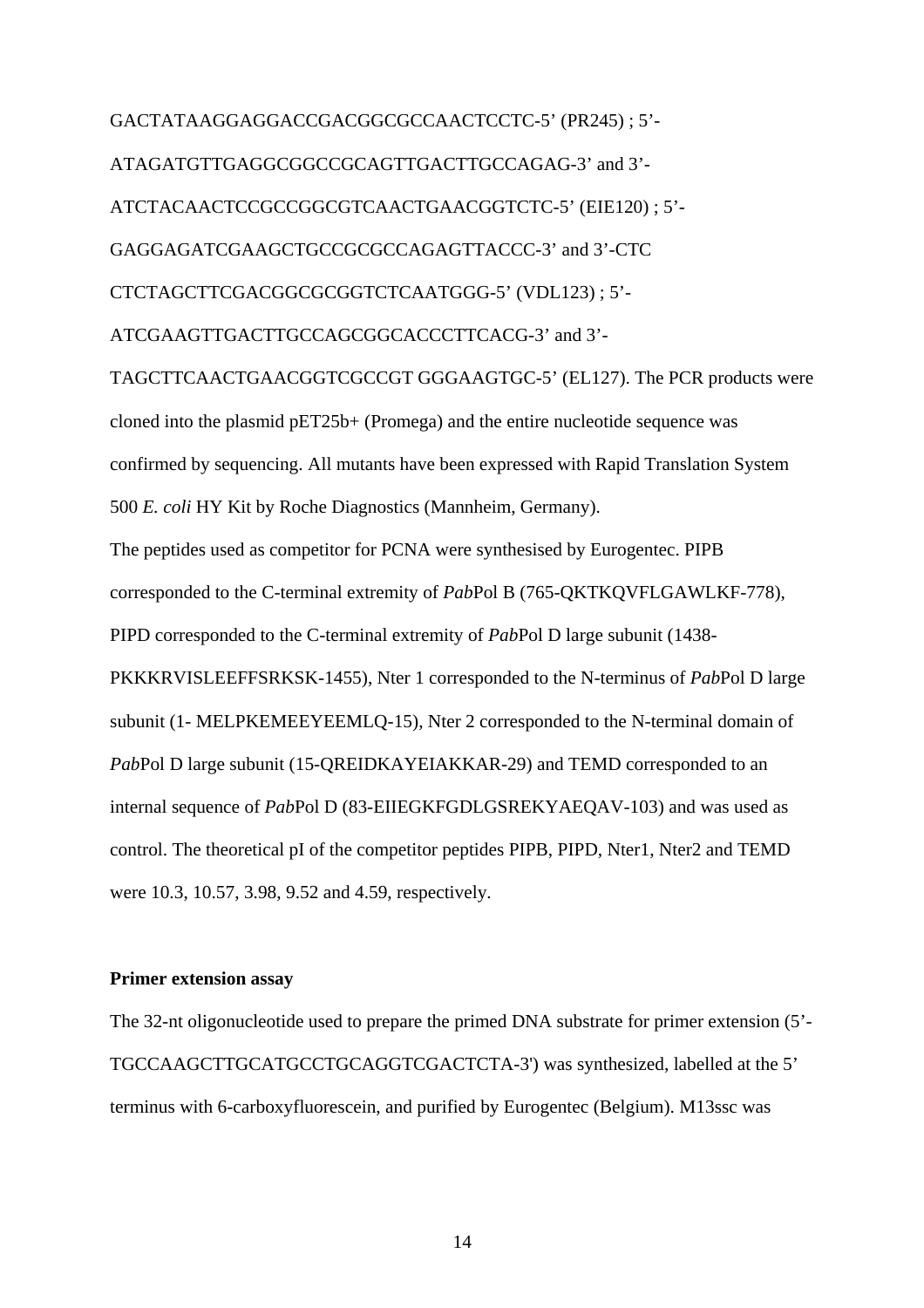annealed to the 32-nt oligonucleotide at a 1:3 molar ratio, in 10 mM Tris-HCl pH 8.0, 50 mM NaCl, by heating at 75<sup>o</sup>C for 10 min followed by cooling to room temperature. Primer extension was performed in a final volume of 11  $\mu$ l containing the following components: 0.09 pmol of template/primer, 2 pmol of each dNTP, 0.02 to 1.5 pmol of *Pab*PCNA and *Pab*Pols to be tested in the buffer (50 mM Tris-HCl pH 8.8, 1 mM dithiothreitol (DTT), 10 mM KCl, 2 mM MgCl<sub>2</sub>). Reactions were incubated at 60 $^{\circ}$ C for 30 min and stopped on ice by adding 10  $\mu$ l of stop buffer (98 % (v/v) formamide, 0.2 mM EDTA, pH 8.0).

Peptides (30 µM to 1000 µM as indicated) and *Pab*Pols were added simultaneously to start the reaction and incubations were performed at 60°C for 15 min and then stopped on ice. The products were heated at 95 $\degree$ C for 5 min and resolved for 16 h at 30 V at 4 $\degree$ C on a 1 % (w/v) alkaline agarose gel (50 mM NaOH, 1 mM EDTA). Finally, the products were visualized on a Typhoon 9400 imager (Amersham Biosciences).

#### **Surface plasmon resonance (SPR) experiments**

SPR analyses were performed on a BIAcore X apparatus (BIAcore, Uppsala, Sweden. DNA surfaces consisted in approximately 200 resonance units (RU) of biotinylated template immobilized onto a streptavidin surface (SA sensor chip, BIAcore) as already described.<sup>47</sup> The interaction between *Pab*Pols and the complex DNA/PCNA were monitored as follows: *Pab*PCNA (200 nM) was injected over the DNA chip and *Pab*Pols (200 nM) were supplemented 30 seconds after injection. In all experiments, the interactions were monitored at 25°C at a flow rate of 30 µl/min in HBS-P buffer (10 mM Hepes pH 7.4, 150 mM NaCl, 0.005% (v/v) surfactant P20).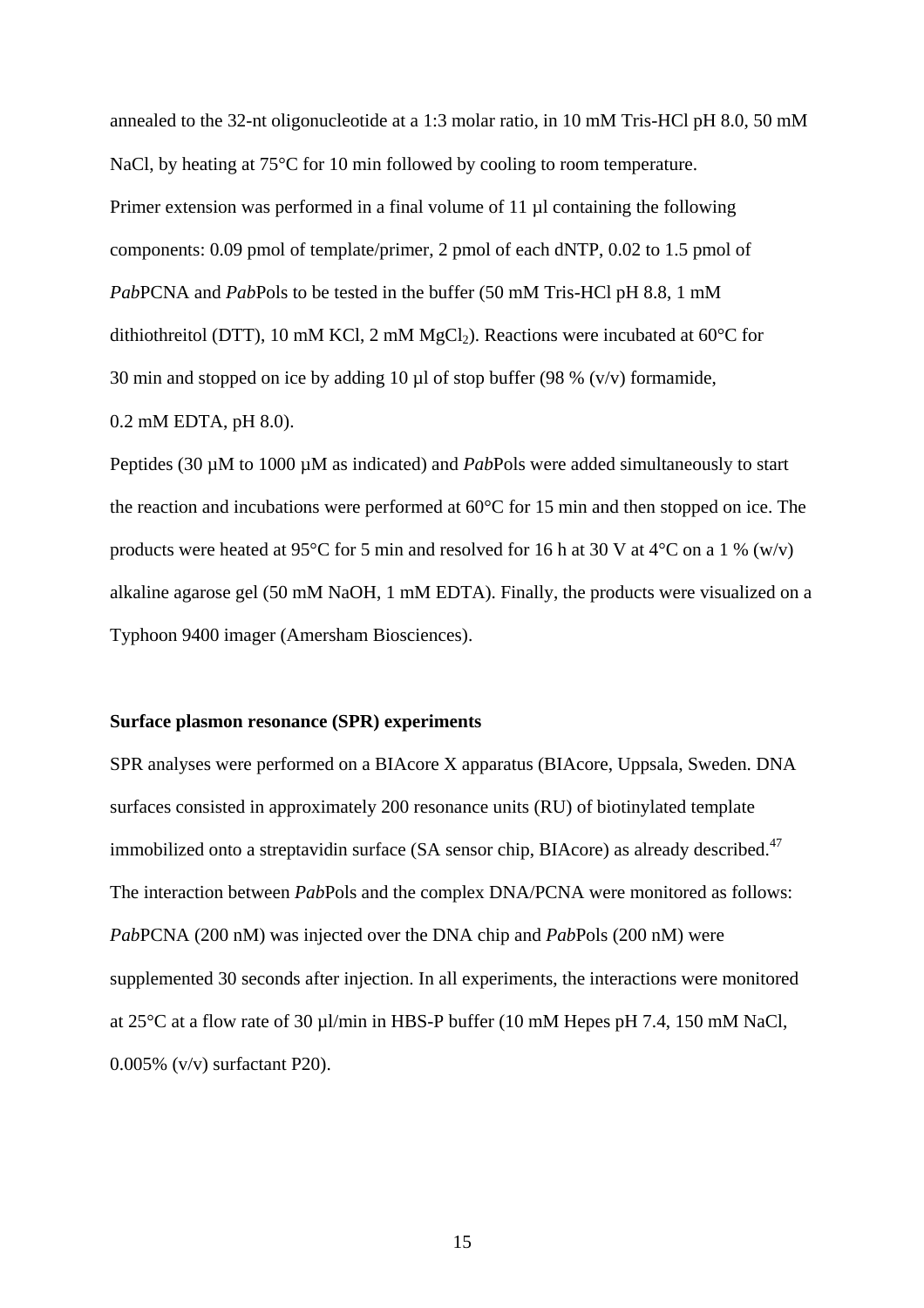### **Acknowledgements**

The work was supported by a grant from the European Union (Project QLK3-CT-2002-02071 REPBIOTECH). BC and CR were supported by a grant from Région Bretagne (211-B2- 9/ARED) and Ifremer. DF also thanks ANR and Brittany regional council for financial support. We are grateful to Pascal Trouvé for giving access to the BIAcore apparatus (INSERM U.613, Génétique Moléculaire et Génétique Epidémiologique, Brest, France).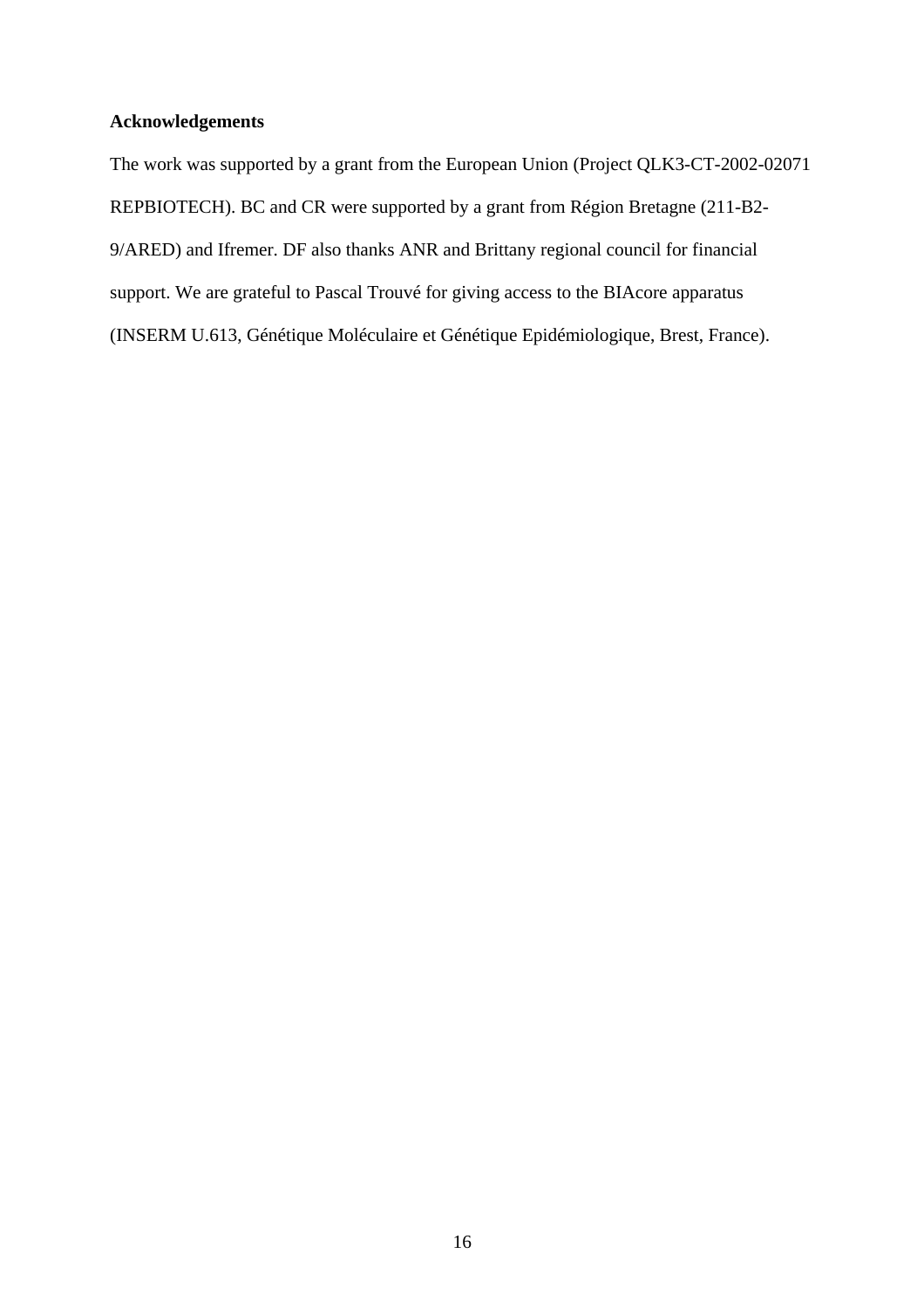#### **REFERENCES**

- 1. Kelman, Z. & O'Donnell, M. (1994). DNA replication : enzymology and mechanisms. *Curr. Opin. Genet*. Develop. **4**, 185-195.
- 2. Forterre, P., Filée, J. & Myllykallio, H. (2004). Origin and evolution of DNA and DNA replication machineries. In *The Genetic Code and the Origin of Life* (de Pouplana, L. R., ed.), pp. 145-168. Kluwer Academic/Plenum Publishers, New-York.
- 3. Toueille, M. & Hübscher, U. (2004). Regulation of the DNA replication fork: a way to fight genomic instability. *Chromosoma*, **113**, 113-125.
- 4. O'Donnell, M., Jeruzalmi, D. & Kuriyan, J. (2001). Clamp loader structure predicts the architecture of DNA polymerase III holoenzyme and RFC. *Curr. Biol*. **11**, R935-R946.
- 5. Johnson, A. & O'Donnell, M. (2005). Cellular DNA replicases: components and dynamics at the replication fork. *Annu. Rev. Biochem*. **74**, 283-315.
- 6. McInerney, P., Johnson, A., Katz, F. & O'Donnell, M. (2007). Characterization of a triple DNA polymerase replisome. *Mol. Cell* **27**, 527-538.
- 7. Burgers, P. M. J. & Gerik, K. J. (1998). Structure and processivity of two forms of *Saccharomyces cerevisiae* DNA polymerase δ. *J. Biol. Chem.* **273**, 19756-19762.
- 8. Zuo, S., Bermudez, V., Zhang, G., Kelman, Z. & Hurwitz, J. (2000). Structure and activity Associated with multiple forms of *Schizosaccharomyces pombe* DNA polymerase δ. *J. Biol. Chem.* **275**, 5153-5162.
- 9. Podust, V. N., Chang, L.-S., Ott, R., Dianov, G. L. & Fanning, E. (2002). Reconstitution of human DNA polymerase δ using recombinant baculoviruses. The p12 subunit potentiates DNA polemirizing activity of the four-subunit enzyme. *J. Biol. Chem*. **277**, 3894-3901.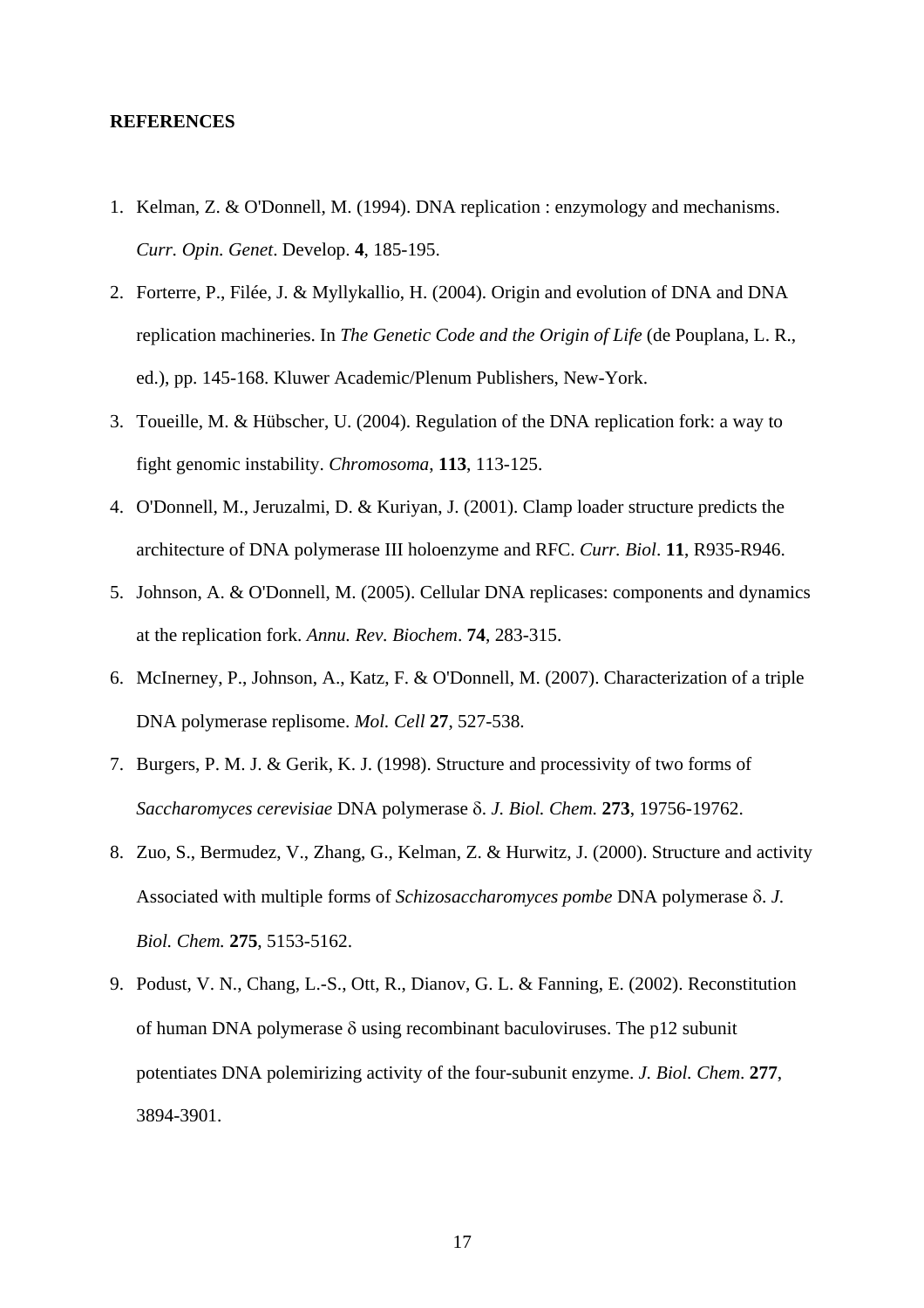- 10. Chilkova, O., Jonsson, B. H. & Johansson, E. (2003). The quaternary structure of DNA polymerase epsilon from *Saccharomyces cerevisiae*. *J. Biol. Chem*. **278**, 14082-14086.
- 11. Nick McElhinny, S. A., Gordenin, D. A., Stith, C. M., Burgers, P. M. J. & Kunkel, T. A. (2008). Division of labor at the eukaryotic replication fork. *Mol. Cell* **30**, 137-144.
- 12. Fukui, T., Yamauchi, K., Muroya, T., Akiyama, M., Maki, H., Sugino, A. & Waga, S. (2004). Distinct roles of DNA polymerases δ and ε at the replication fork in *Xenopus* egg extracts. *Genes Cells* **9**, 179-191.
- 13. Henneke, G., Raffin, J. P., Ferrari, E., Jónsson, Z. O., Dietrich, J. & Hübscher, U. (2000). The PCNA from *Thermococcus fumicolans* functionally interacts with DNA polymerase δ. Biochem. Biophys. Res. Commun. **276**, 600-606.
- 14. Ishino, Y., Tsurimoto, T., Ishino, S. & Cann, I. K. (2001). Functional interactions of an archaeal sliding clamp with mammalian clamp loader and DNA polymerase δ. *Genes Cells* **6**, 699-706.
- 15. Gomes, X. V. & Burgers, P. M. J. (2001). ATP utilization by yeast replication factor C. I. ATP-mediated interaction with DNA and with Proliferating cell nuclear antigen. *J. Biol. Chem.* **276**, 34768-34775.
- 16. Henneke, G., Gueguen, Y., Flament, D., Azam, P., Querellou, J., Dietrich, J., Hübscher, U. & Raffin, J. P. (2002). Replication Factor C from the hyperthermophilic archaeon *Pyrococcus abyssi* does not need ATP hydrolysis for clamp-loading and contains a functionally conserved RFC PCNA-binding domain. *J. Mol. Biol*. **323**, 795-810.
- 17. Cann, I. K. O., Ishino, S., Hayashi, I., Komori, K., Toh, H., Morikawa, K. & Ishino, Y. (1999). Functional interactions of a homolog of proliferating cell nuclear antigen with DNA polymerases in Archaea. *J. Bacteriol*. **181**, 6591-6599.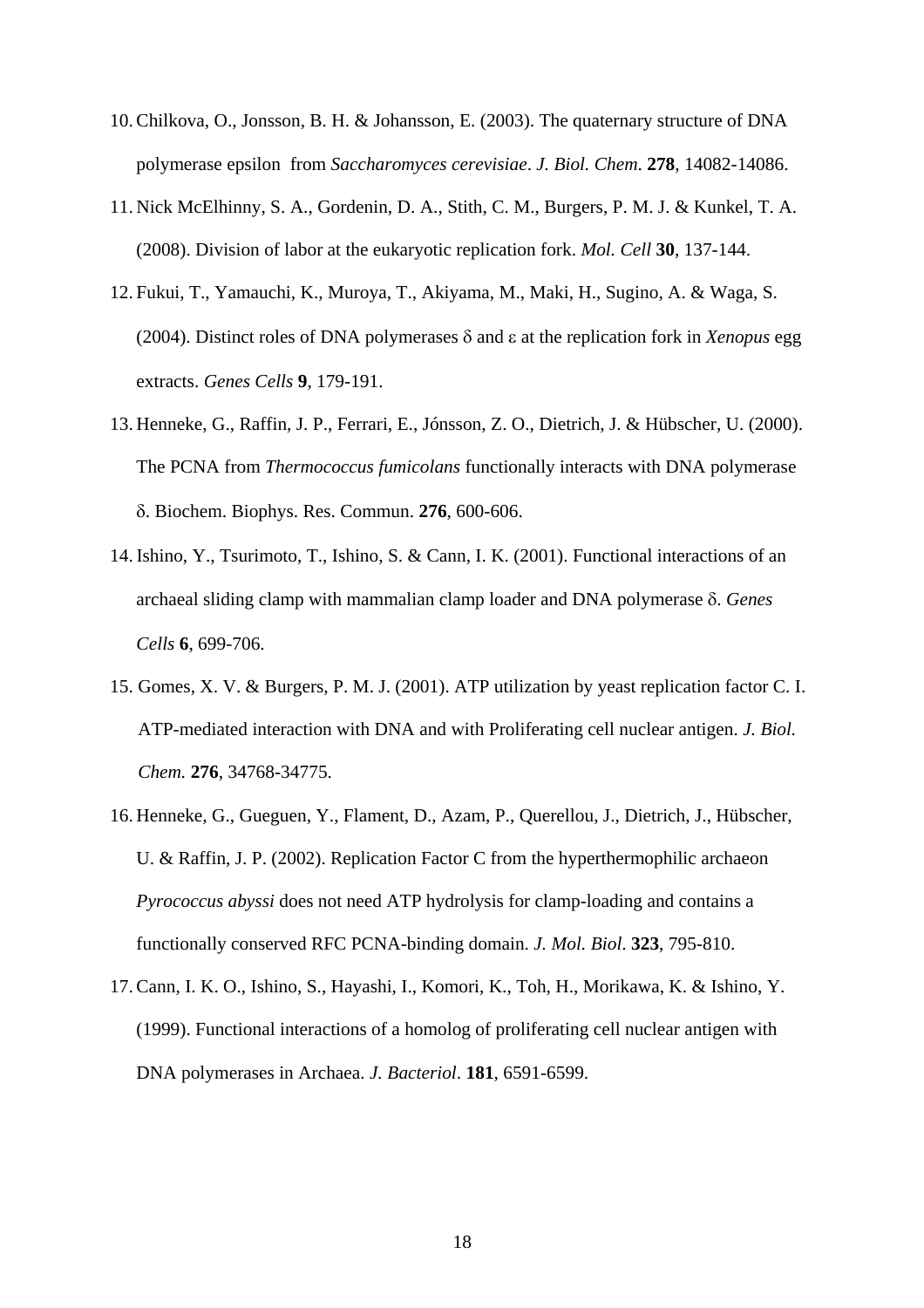- 18. Rouillon, C., Henneke, G., Flament, D., Querellou, J. & Raffin, J. P. (2007). DNA polymerase switching on homotrimeric PCNA at the replication fork of the euryarchaea *Pyrococcus abyssi*. *J. Mol. Biol*. **369**, 343-55.
- 19. De Felice, M., Sensen, C. W., Charlebois, R. L., Rossi, M. & Pisani, F. M. (1999). Two DNA polymerase sliding clamps from the thermophilic archaeon *Sulfolobus solfataricus*. *J. Mol. Biol*. **291**, 47-57.
- 20. Daimon, K., Kawarabayasi, Y., Kikuchi, H., Sako, Y. & Ishino, Y. (2002). Three Proliferating Cell Nuclear Antigen-like proteins found in the hyperthermophilic archaeon *Aeropyrum pernix*: Interactions with the two DNA polymerases. *J. Bacteriol*. **184**, 687- 694.
- 21. Dionne, I., Nookala, R. K., Jackson, S. P., Doherty, A. J. & Bell, S. D. (2003). A heterotrimeric PCNA in the hyperthermophilic archaeon *Sulfolobus solfataricus*. *Mol. Cell* **11**, 275-282.
- 22. Cann, I. K. O., Ishino, S., Nomura, N., Sako, Y. & Ishino, Y. (1999). Two family B DNA polymerases from *Aeropyrum pernix*, an aerobic hyperthermophilic crenarchaeote. *J. Bacteriol.* **181**, 5984-5992.
- 23. Iwai, T., Kurosawa, N., Itoh, Y. H., Kimura, N. & Horiuchi, T. (2000). Sequence analysis of three family B DNA polymerases from the thermoacidophilic crenarchaeon *Sulfurisphaera ohwakuensis*. *DNA Res*. **7**, 243-251.
- 24. Cann, I. K. O., Komori, K., Toh, H., Kanai, S. & Ishino, Y. (1998). A heterodimeric DNA polymerase: Evidence that members of Euryarchaeota possess a distinct DNA polymerase. *Proc. Natl. Acad.* Sci. USA **95**, 14250-14255.
- 25. Ishino, Y., Komori, K., Cann, I. K. O. & Koga, Y. (1998). A novel DNA polymerase family found in Archaea. *J. Bacteriol*. **180**, 2232-2236.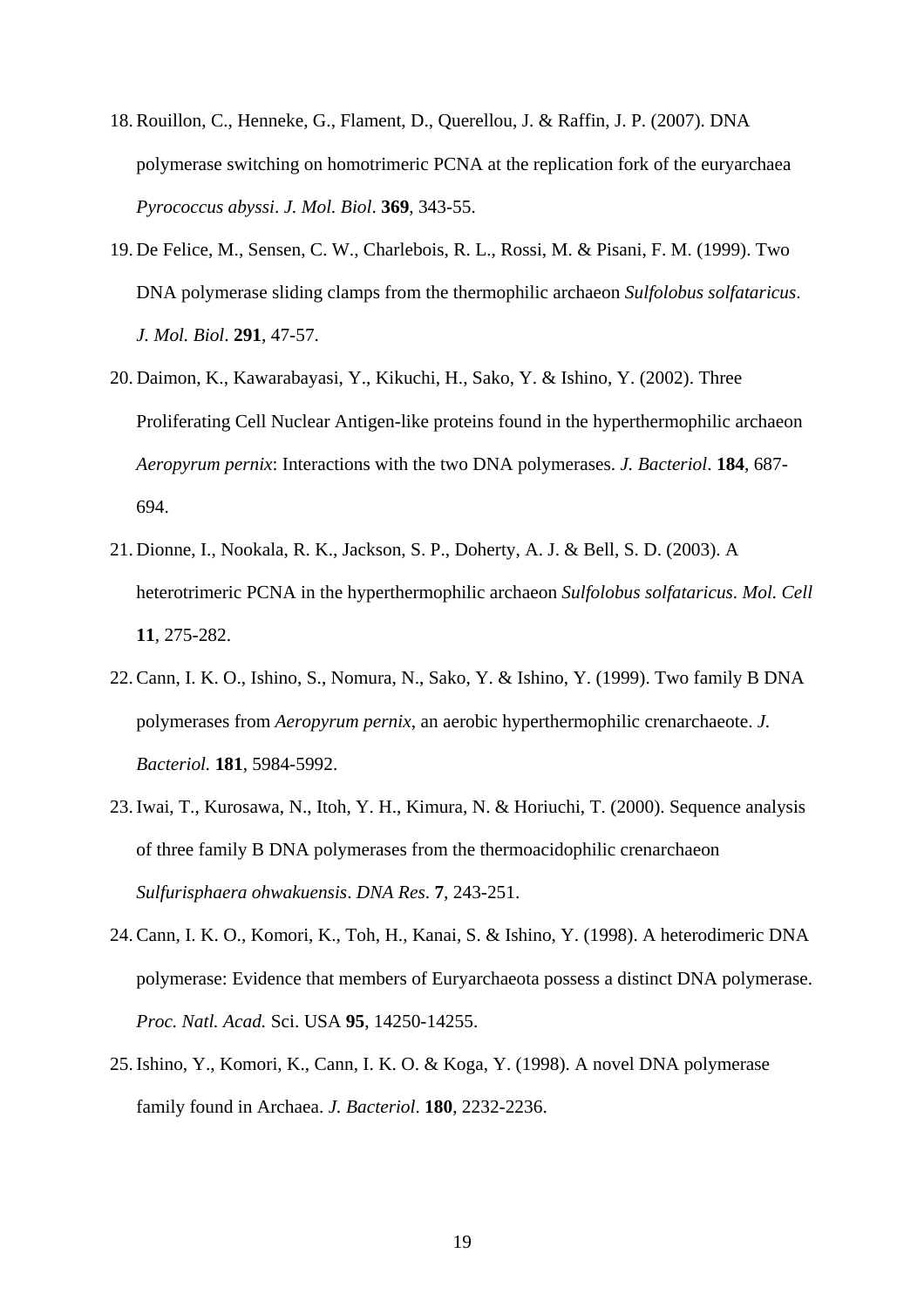- 26. Gueguen, Y., Rolland, J. L., Lecompte, O., Azam, P., Le Romancer, G., Flament, D., Raffin, J. P. & Dietrich, J. (2001). Characterization of two DNA polymerases from the hyperthermophilic euryarchaeon *Pyrococcus abyssi*. *Eur. J. Biochem*. **268**, 5961-5969.
- 27. Elkins, J. G., Podar, M., Graham, D. E., Makarova, K. S., Wolf, Y., Randau, L., Hedlund, B. P., Brochier-Armanet, C. l., Kunin, V., Anderson, I., Lapidus, A., Goltsman, E., Barry, K., Koonin, E. V., Hugenholtz, P., Kyrpides, N., Wanner, G., Richardson, P., Keller, M. & Stetter, K. O. (2008). A korarchaeal genome reveals insights into the evolution of the Archaea. *Proc. Natl. Acad. Sci. USA* **105**, 8102-8107.
- 28. Waters, E., Hohn, M. J., Ahel, I., Graham, D. E., Adams, M. D., Barnstead, M., Beeson, K. Y., Bibbs, L., Bolanos, R., Keller, M., Kretz, K., Lin, X., Mathur, E., Ni, J., Podar, M., Richardson, T., Sutton, G. G., Simon, M., Soell, D., Stetter, K. O., Short, J. M. & Noordewier, M. (2003). The genome of *Nanoarchaeum equitans*: Insights into early archaeal evolution and derived parasitism. *Proc. Natl. Acad. Sci. USA* **100**, 12984-12988.
- 29. Hallam, S. J., Konstantinidis, K. T., Putnam, N., Schleper, C., Watanabe, Y.-I., Sugahara, J., Preston, C., de la Torre, J., Richardson, P. M. & DeLong, E. F. (2006). Genomic analysis of the uncultivated marine crenarchaeote *Cenarchaeum symbiosum*. *Proc. Natl. Acad. Sci. USA* **103**, 18296-18301.
- 30. Kelman, Z. & O'Donnell, M. (1995). DNA polymerase III holoenzyme: structure and function of a chromosomal replicating machine. *Annu. Revi. Biochem*. **64**, 171-200.
- 31. Warbrick, E. (1998). PCNA binding through a conserved motif. *Bioessays* **20**, 195-199.
- 32. Ducoux, M., Urbach, S., Baldacci, G., Hübscher, U., Koundrioukoff, S., Christensen, J. & Hughes, P. (2001). Mediation of PCNA-dependent DNA replication through a conserved P21Cip1-like PCNA-binding motif present in the third subunit of human DNA polymerase δ. *J. Biol. Chem*. **276**, 49258-49266.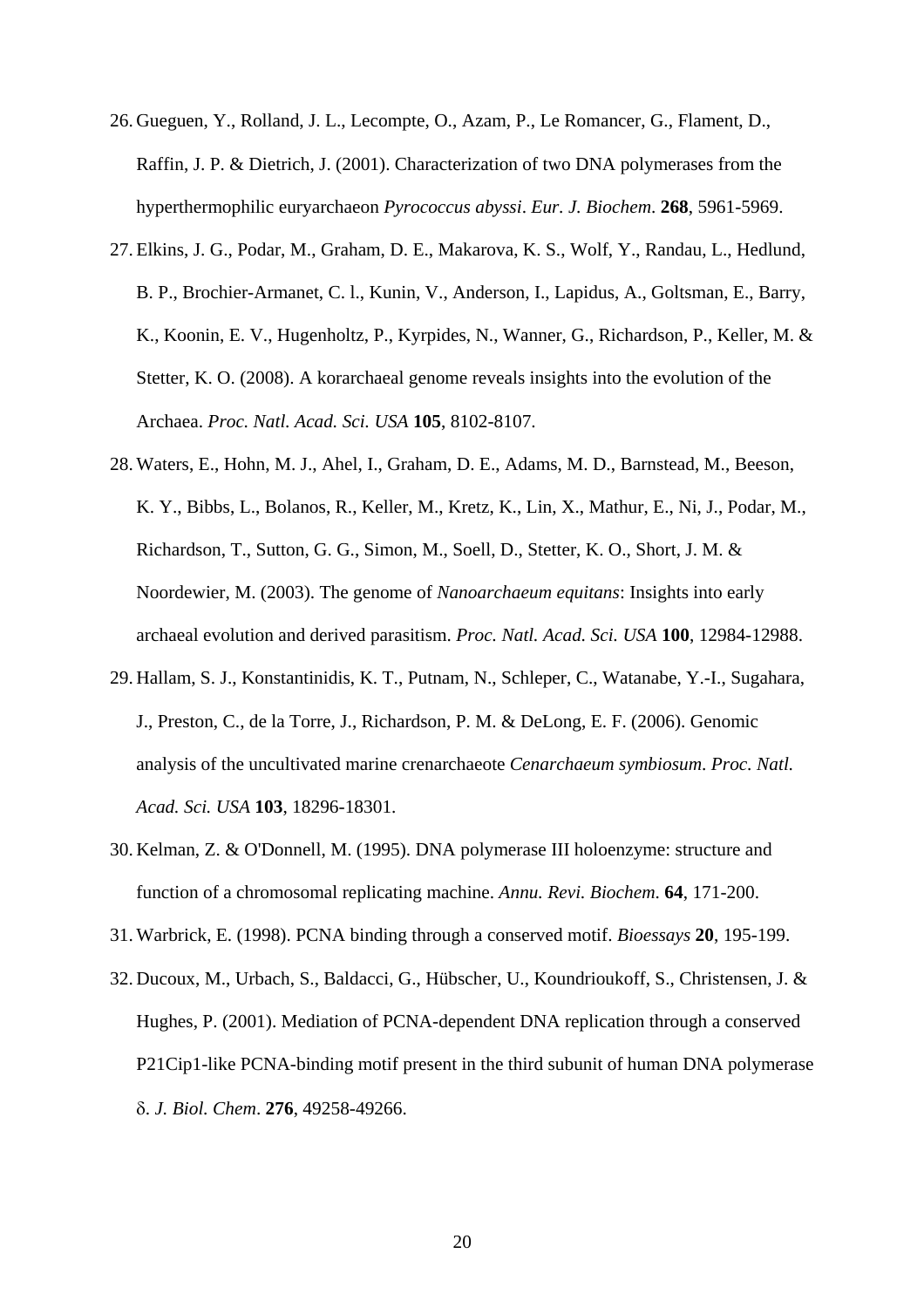- 33. Maga, G., Blanca, G., Shevelev, I., Frouin, I., Ramadan, K., Spadari, S., Villani, G. & Hübscher, U. (2004). The human DNA polymerase  $\lambda$  interacts with PCNA through a domain important for DNA primer binding and the interaction is inhibited by p21/WAF1/CIP1. *Faseb J*. **18**, 1743-5.
- 34. Pohler, J. R., Otterlei, M. & Warbrick, E. (2005). An *in vivo* analysis of the localisation and interactions of human p66 DNA polymerase δ subunit. *BMC Mol. Biol*. **6**, 17.
- 35. Shimazaki, N., Yazaki, T., Kubota, T., Sato, A., Nakamura, A., Kurei, S., Toji, S., Tamai, K. & Koiwai, O. (2005). DNA polymerase lambda directly binds to proliferating cell nuclear antigen through a confined C-terminal region. *Genes Cells* **10**, 705-715.
- 36. Xu, H., Zhang, P., Liu, L. & Lee, H. (2001). A novel PCNA-binding motif identified by the fanning of a random peptide display library. *Biochemistry USA* **40**, 4512-4520.
- 37. Zhang, S. J., Zeng, X. R., Zhang, P., Toomey, N. L., Chuang, R. Y., Chang, L. S. & Lee, M. Y. W. T. (1995). A conserved region in the amino terminus of DNA polymerase  $\delta$  is involved in proliferating cell nuclear antigen binding. *J. Biol. Chem*. **270**, 7988-7992.
- 38. Mesiet-Cladiere, L., Norais, C., Kuhn, J., Briffotaux, J., Sloostra, J. W., Ferrari, E., Hübscher, U., Flament, D. & Myllykallio, H. (2007). A novel proteomic approach identifies new interaction partners for proliferating cell nuclear antigen. *J. Mol. Biol*. **372**, 1137-1148.
- 39. Chapados, B. R., Hosfield, D. J., Han, S., Qiu, J., Yelent, B., Shen, B. & Tainer, J. A. (2004). Structural basis for FEN-1 substrate specificity and PCNA-mediated activation in DNA replication and repair. *Cell* **116**, 39-50.
- 40. Gulbis, J. M., Kelman, Z., Hurwitz, J., O'Donnel, M. & Kuriyan, J. (1996). Structure of the C-terminal region of p21WAF1/CIP1 complexed with human PCNA. *Cell* **87**, 297-306.
- 41. Warbrick, E. (2000). The puzzle of PCNA's many partners. *Bioessays* **22**, 997-1006.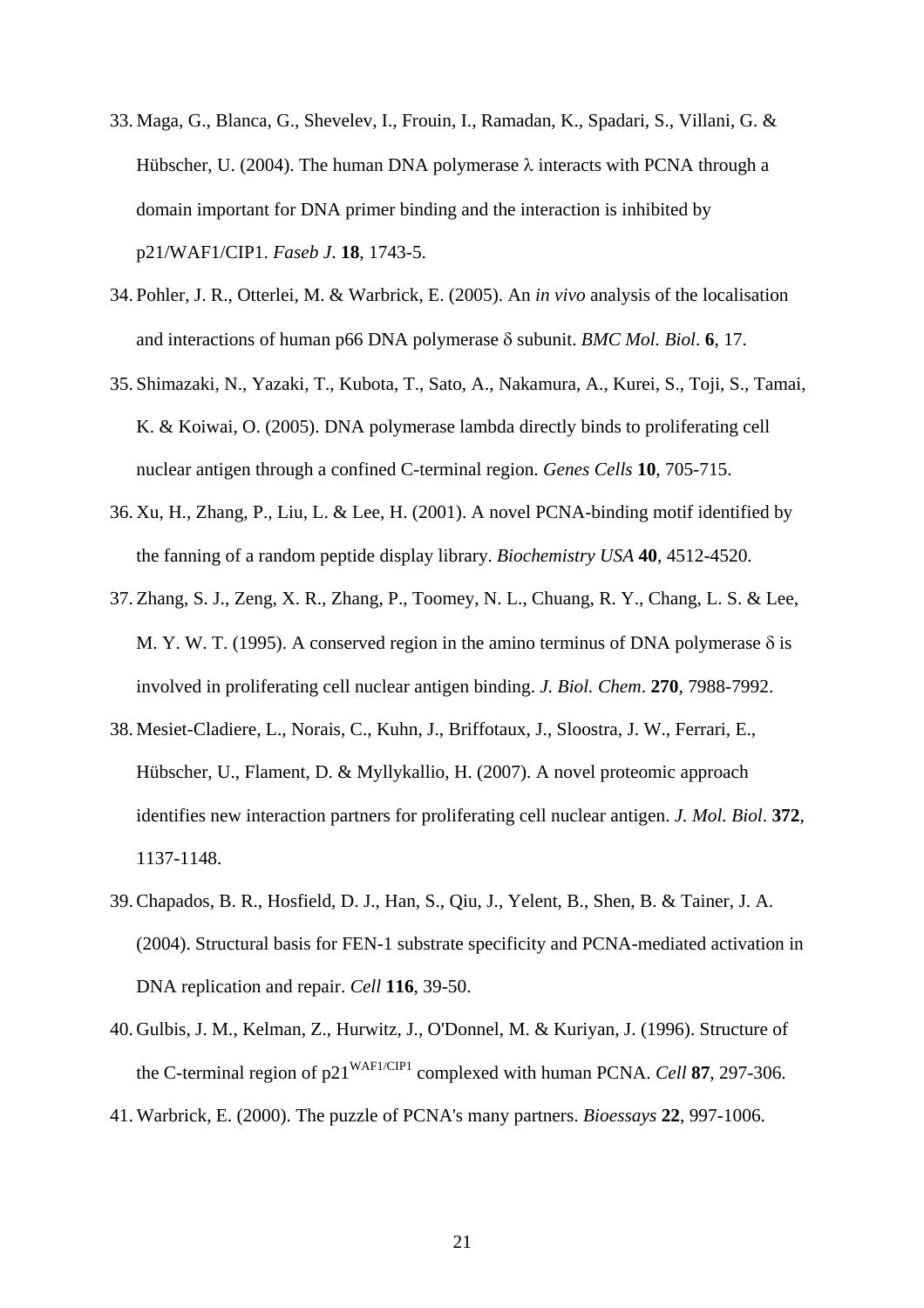- 42. Matsumiya, S., Ishino, Y. & Morikawa, K. (2001). Crystal structure of an archaeal DNA sliding clamp: Proliferating Cell Nuclear Antigen from *Pyrococcus furiosus*. *Protein Sci.* **10**, 17-23.
- 43. Jónsson, Z. O., Hindges, R. & Hübscher, U. (1998). Regulation of DNA replication and repair proteins through interaction with the front side of proliferating cell nuclear antigen. *EMBO J*. **17**, 2412-2425.
- 44. Eissenberg, J. C., Ayyagari, R., Gomes, X. V. & Burgers, P. M. J. (1997). Mutations in yeast proliferating cell nuclear antigen define distinct sites for interaction with DNA polymerase δ and DNA polymerase ε. *Mol. Cell. Biol*. **17**, 6367-6378.
- 45. Zhang, P., Sun, Y. B., Hsu, H., Zhang, L. F., Zhang, Y. N. & Lee, M. Y. W. T. (1998). The interdomain connector loop of human PCNA is involved in a direct interaction with human polymerase δ. *J. Biol. Chem*. **273**, 713-719.
- 46. Tori, K., Kimizu, M., Ishino, S. & Ishino, Y. (2007). DNA polymerases BI and D from the hyperthermophilic archaeon *Pyrococcus furiosus* both bind to proliferating cell nuclear antigen with their C-terminal PIP-box motifs. *J. Bacteriol*. **189**, 5652-5657.
- 47. Henneke, G., Flament, D., Hübscher, U., Querellou, J. & Raffin, J. P. (2005). The Hyperthermophilic Euryarchaeota *Pyrococcus abyssi* likely requires the two DNA polymerases D and B for DNA replication. *J. Mol. Biol.* **350**, 53-64.
- 48. Jónsson, Z. O. & Hübscher, U. (1997). Proliferating cell nuclear antigen: more than a clamp for DNA polymerases. *Bioessays* **19**, 967-975.
- 49. Maga, G. & Hübscher, U. (2003). Proliferating cell nuclear antigen (PCNA): a dancer with many partners. *J. Cell Sci.* **116**, 3051-3060.
- 50. Shamoo, Y. & Steitz, T. A. (1999). Building a replisome from interacting pieces: Sliding clamp complexed to a peptide from DNA polymerase and a polymerase editing complex. *Cell* **99**, 155-166.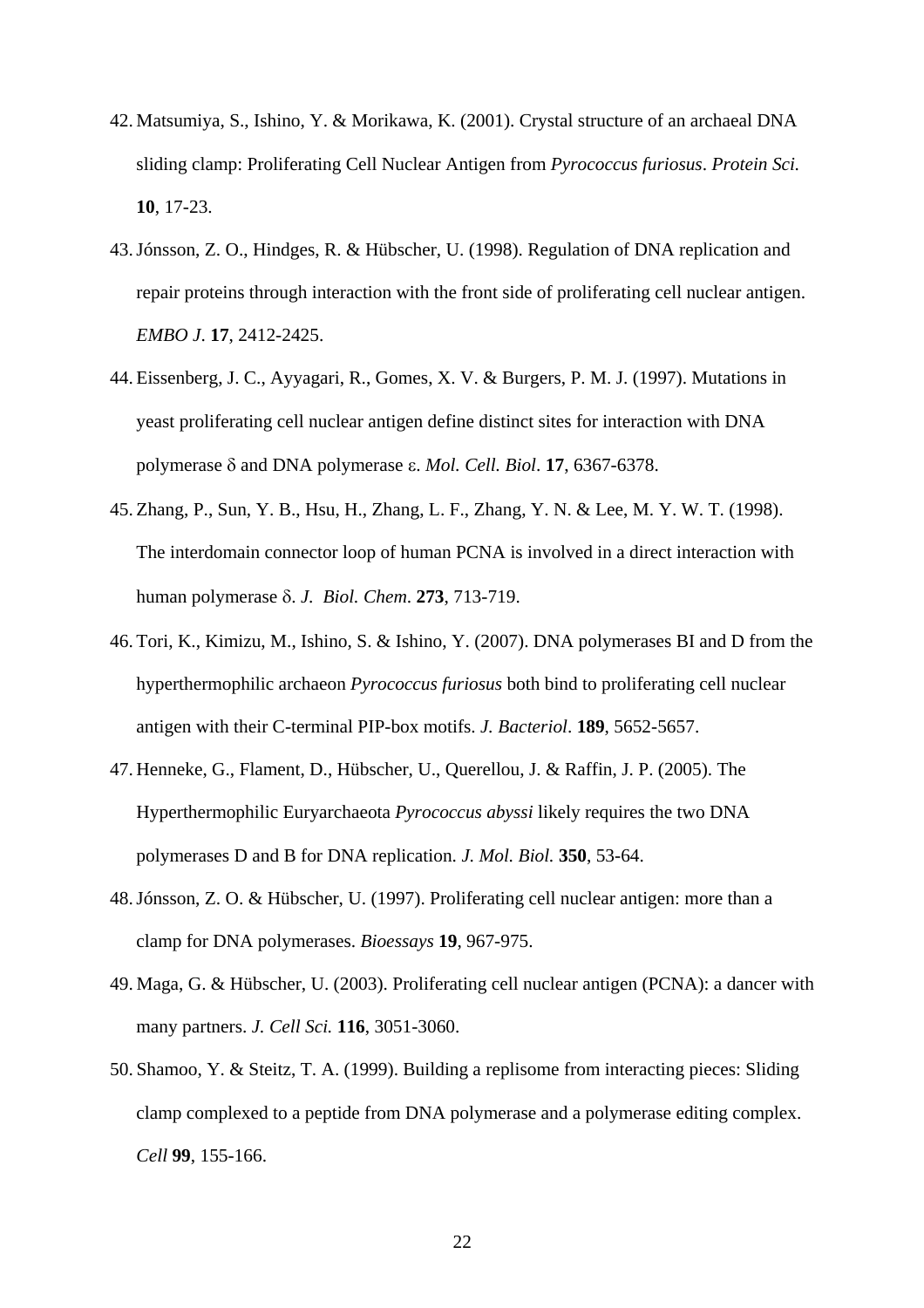- 51. Podust, L. M., Podust, V. N., Sogo, J. M. & Hübscher, U. (1995). Mammalian DNA polymerase auxiliary proteins: Analysis of replication factor C-catalyzed proliferating cell nuclear antigen loading onto circular double-stranded DNA. *Mol. Cell Biol.* **15**, 3072- 3081.
- 52. Yuzhakov, A., Kelman, Z., Hurwitz, J. & O'Donnell, M. (1999). Multiple competition reactions for RPA order the assembly of the DNA polymerase δ holoenzyme. *EMBO J.* **18**, 6189-6199.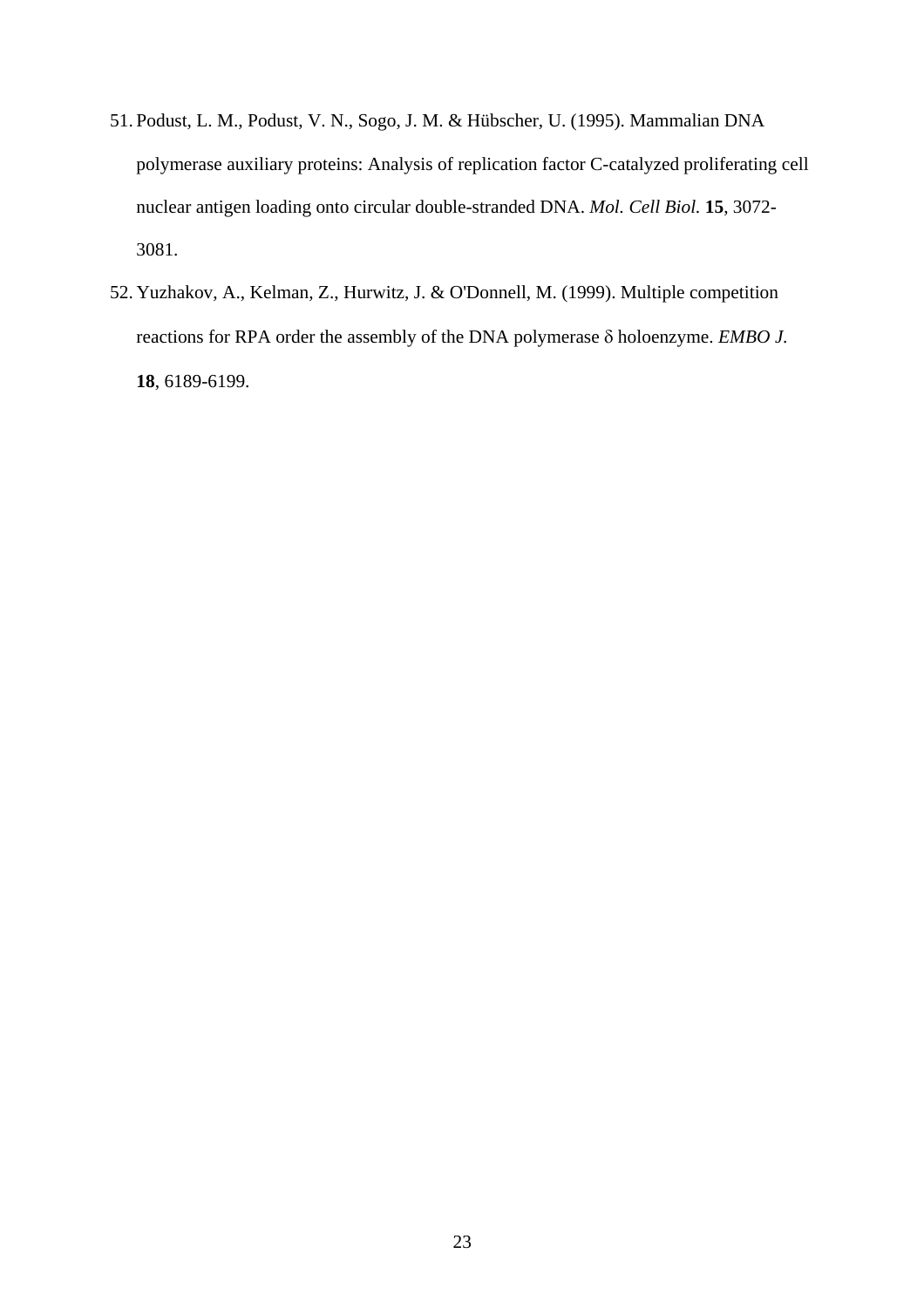#### **FIGURES**

Figure 1: PIP box motifs in *Pab*Pol B and D.

(a) Consensus motifs in *Pab*Pol B and D. The PIP box motif localized at level of C-terminal sequence of *Pab*Pol B and large subunit of *Pab*Pol D. The amino acid residues of PIP box are framed. Arrows show lysine mutated to a stop codon to truncate each protein.

(b) SPR measurements of *Pab*Pols and *Pab*PCNA interactions. At time 0, *Pab*PCNA was injected over the immobilized primed  $\text{ssDNA}^{47}$  as indicated by the black arrow. Then, either *Pab*Pol B or *Pab*Pol D and their PIP box deleted mutants, respectively *Pab*Pol B∆pip and *PabPol D∆pip, were injected as indicated by the grey arrow. The background resulting from* the injection buffer alone was subtracted from the data in each case before plotting.

Figure 2: The PIP box of *Pab*Pol B, but not of *Pab*Pol D, is required for functional interaction with *Pab*PCNA.

Primer extension studies were performed with M13mp18 template (90 fmol), hybridized to a 5'-fluorescein-labeled primer and contained 0.3 pmol of *Pab*Pol D, 0.6 pmol of *Pab*Pol D∆pip, 0.02 pmol of *Pab*Pol B∆pip or 0.04 pmol of *Pab*Pol B. PCNA was added to a ratio 1:1 relative to the DNA polymerase. Primer extension studies were performed as outlined in the materials section. Reactions were incubated at 60°C for 30 min, and products were resolved on denaturing alkaline 1% agarose gels and visualized by Typhoon 9400 imager. Lanes 1 and 2 correspond to controls without the DNA polymerase.

A quantitative analysis was performed by determining the relative amounts of the full-length product by densitometry analysis of the gel. Data are expressed as means  $\pm$  SD of the percent full-length product as related to total elongation products. Differences between means were tested by Student's *t* test for equal variances. Different from control without PCNA: \* P <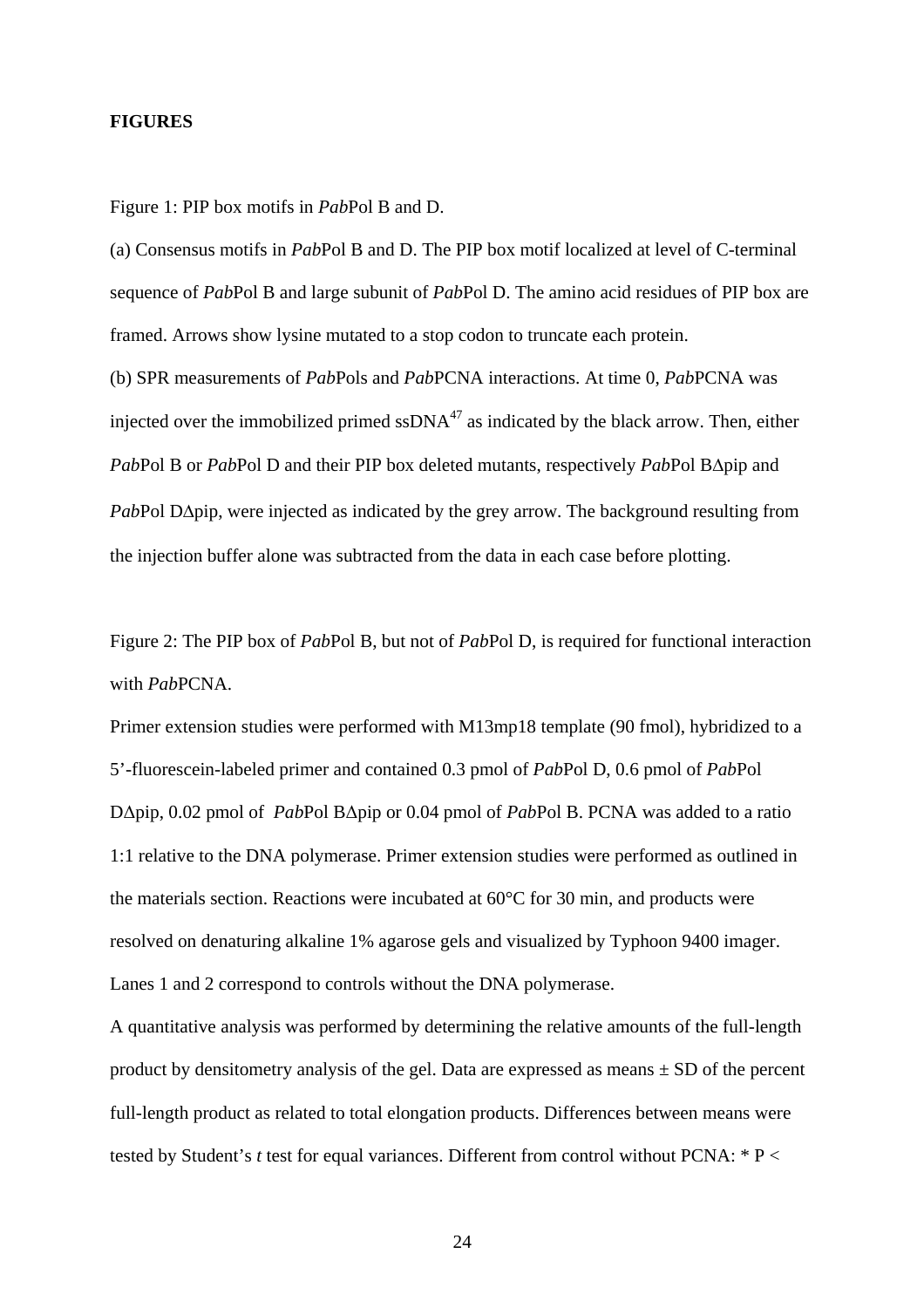0.01 ; \*\* P < 0.005 (n = 6). Data with *Pab*Pol D and *Pab*Pol D∆pip were not significantly different, in presence or absence of the PCNA, respectively.

Figure 3: Functional interaction of *Pab*Pols with *Pab*PCNA in the presence of competitor peptides corresponding to the PIP box motifs.

Primer extension studies were performed with M13mp18 template (90 fmol) hybridized to a 5'-fluorescein-labeled primer. PIPB corresponded to the C-terminal part of *Pab*Pol B, PIPD corresponded to the C-terminal part of *Pab*Pol D and TEMD was a control peptide corresponding to the amino acids 83-103 of *Pab*Pol D. Primer extension studies were performed as outlined in the materials section. Reactions were incubated at 60°C for 15 min, and products were resolved on denaturing alkaline 1% agarose gels and visualized by Typhoon 9400 imager.

(a) PIP box peptides inhibit functional interactions of *Pab*Pol B with *Pab*PCNA. The reactions contained 0.04 pmol of *Pab*Pol B. *Pab*PCNA was added to a ratio 1:1. Lane 1 corresponds to control without the polymerase. Peptides were added (10 and 30 µM) at the same time than *Pab*Pol B.

(b) PIP box peptides affect functional interactions of *Pab*Pol D with *Pab*PCNA. The reactions contained 0.3 pmol of *Pab*Pol D and *Pab*PCNA was added at an equimolar ratio. Peptides were added (30 µM) at the same time than *Pab*Pol D.

(c) PIP box peptides affect functional interactions of *Pab*Pol D∆pip with *Pab*PCNA. The reactions contained 0.6 pmol of *Pab*Pol D∆pip and *Pab*PCNA was added at an equimolar ratio. Peptides were added (30 µM) at the same time than *Pab*Pol D∆pip.

Figure 4: Putative PIP box motif localized at N-terminus of large subunit of *Pab*Pol D.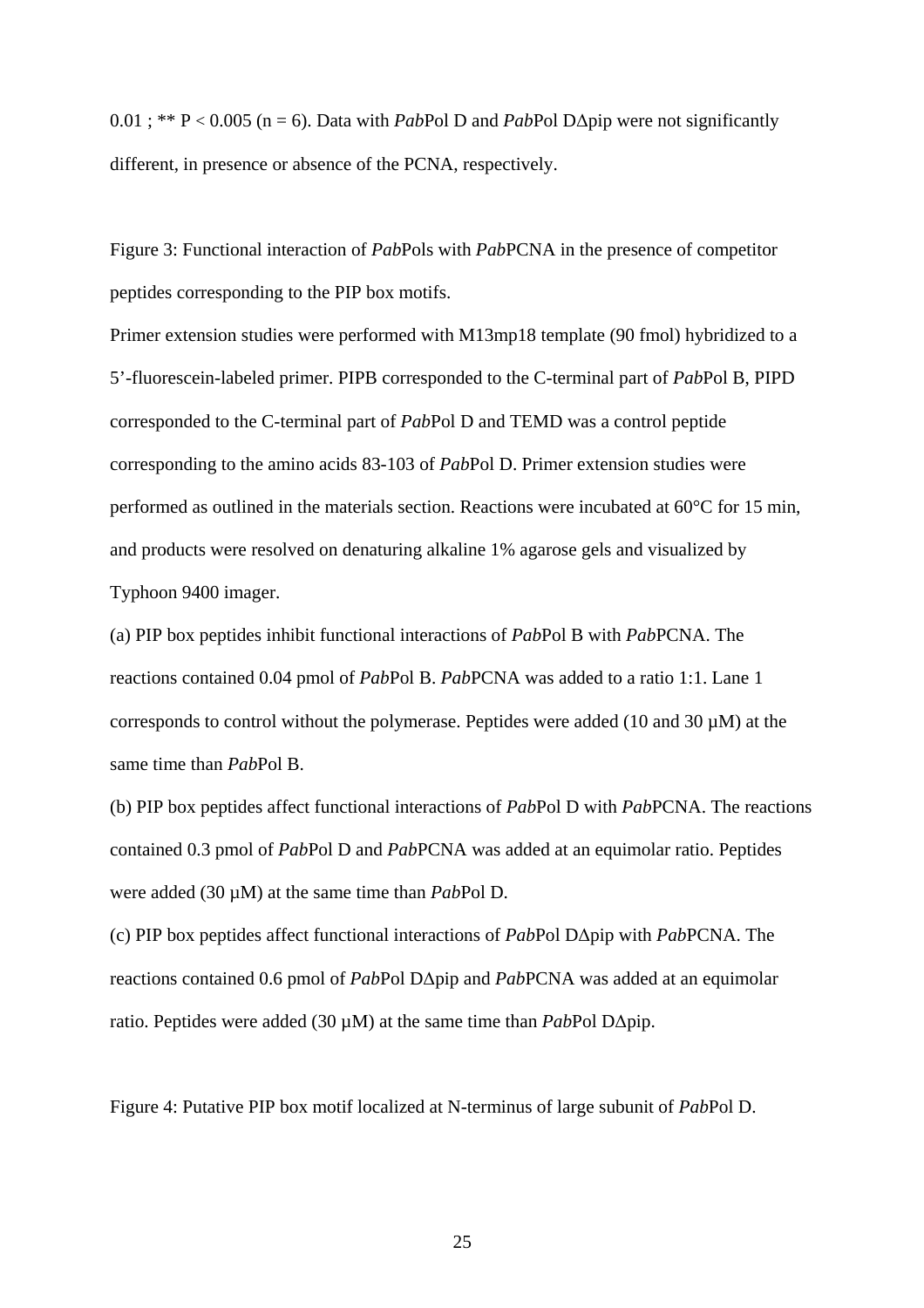(a) The palindromic PIP box motif localized at level of N-terminal sequence of large subunit of *Pab*Pol D. The amino acid residues forming the motif are framed. Arrow show the glutamic acid mutated to a start codon.

(b) The N-terminus of large subunit of *Pab*Pol D is not essential for functional interaction with *Pab*PCNA. Primer extension studies were performed with M13mp18 template (90 fmol), hybridized to a 5'-fluorescein-labeled primer and contained 0.3 pmol of *Pab*Pol D and 0.7 pmol of *Pab*Pol DNcut. PCNA was added to ratios 1:3, 1:1 and 3:1 relative to DNA polymerase (symbolized by a triangle). Primer extension studies were made as outlined in the materials section. Reactions were incubated at 60°C for 30 min, and products were resolved on denaturing alkaline 1% agarose gels and visualized by Typhoon 9400 imager. Lanes 1 corresponds to control without the DNA polymerase.

A quantitative analysis was performed by determining the relative amounts of the full-length product by densitometry analysis of the gel. Data are expressed as means  $\pm$  SD of the percent full-length product as related to total elongation products. Differences between means were tested by Student's *t* test for equal variances. Different from control without PCNA: \*\* P < 0.005 (n = 3). Data with *Pab*Pol D and *Pab*Pol D∆pip were significantly different when the PCNA was present ( $P < 0.005$ ).

Figure 5: Functional interaction of *Pab*Pol D with *Pab*PCNA in the presence of competitor peptides mimicking to the N-terminus of *Pab*Pol D.

Primer extension studies were performed with M13mp18 template (90 fmol) hybridized to a 5'-fluorescein-labeled primer. Nter 1 and Nter 2 corresponded to the N-terminal part of large subunit of PabPol D, respectively the amino acids 1-15 and 15-29 (see Materials and Methods). TEMD was a control peptide corresponding to the amino acids 83-103 of *Pab*Pol D. The reactions contained 0.3 pmol of *Pab*Pol D. *Pab*PCNA was added to an equimolar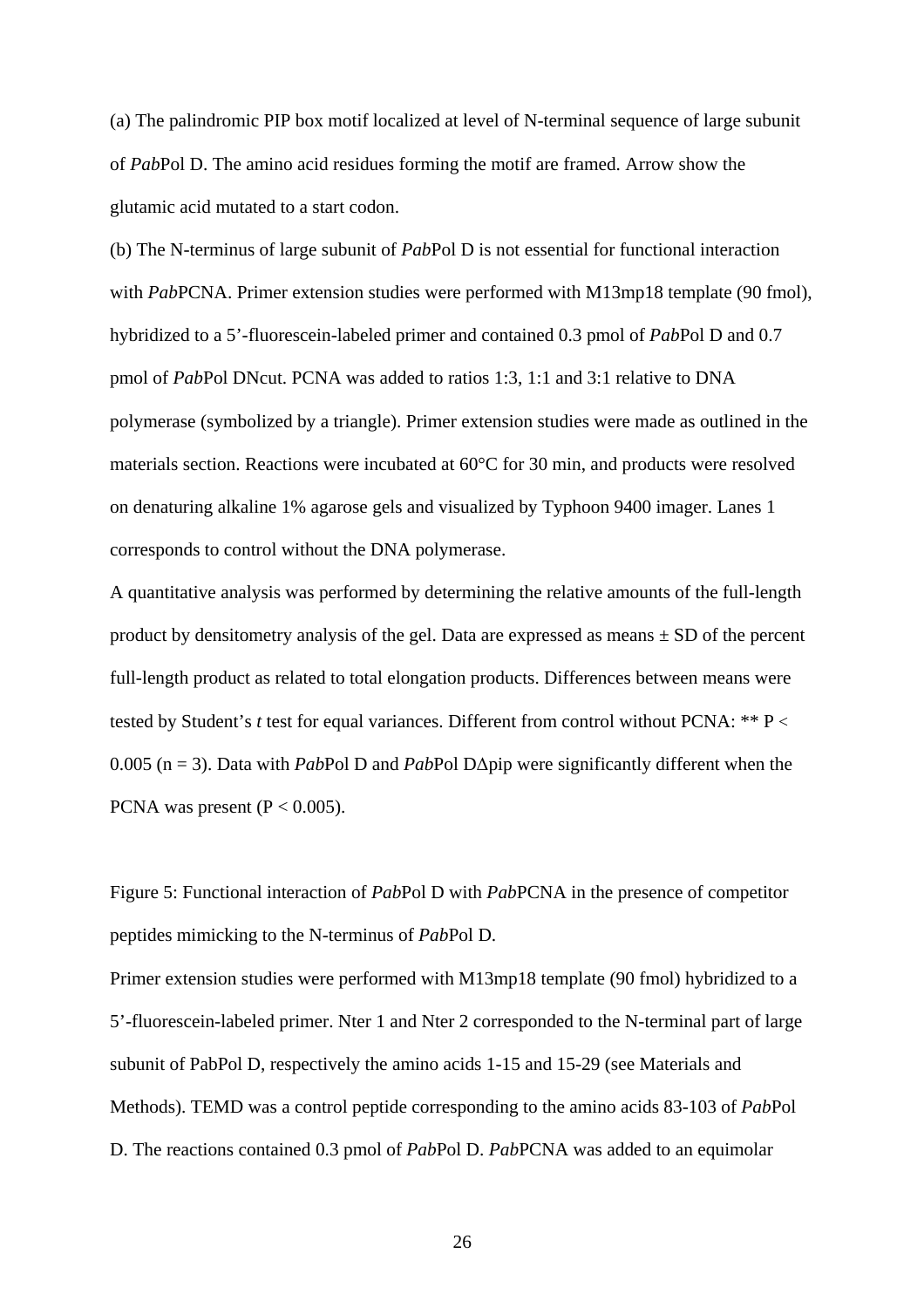ratio. Increasing amounts of peptides were added (50  $\mu$ M, 100  $\mu$ M, 500  $\mu$ M and 1000  $\mu$ M) at the same time than *Pab*Pol D, excepted for lanes 4 to 7 where the amount of TEMD were doubled, i.e. 100  $\mu$ M, 200  $\mu$ M, 1000  $\mu$ M and 2000  $\mu$ M. Primer extension studies were made as outlined in the materials section. Reactions were incubated at 60°C for 15 min, and products were resolved on denaturing alkaline 1% agarose gels and visualized by Typhoon 9400 imager. Lane 1 corresponds to control without the DNA polymerase.

Figure 6: Mutations effected on IDCL and C-terminus of *Pab*PCNA corresponding to the hydrophobic pocket.

On the right, the 3D structure of a PCNA monomer with the mutated amino acids.

Figure 7: Functional interaction of *Pab*Pol B and *Pab*Pol D, *Pab*Pol D∆pip and *Pab*Pol DNcut with *Pab*PCNA mutated in the hydrophobic pocket.

Primer extension studies were performed with M13mp18 template (90 fmol) hybridized to a 5'-fluorescein-labeled primer. Primer extension studies were made as outlined in the materials section. Products were resolved on denaturing alkaline 1% agarose gels and visualized by Typhoon 9400 imager. The reactions contained (a) 0.04 pmol of *Pab*Pol B. Wild type and mutants PCNA were added at an equimolar ratio, as related to the Pol; (b) 0.3 pmol of *Pab*Pol D; (c) 0.6 pmol of *Pab*Pol D∆pip; (d) 0.7 pmol of *Pab*Pol DNcut.

PCNA : Pol ratio was 3:1.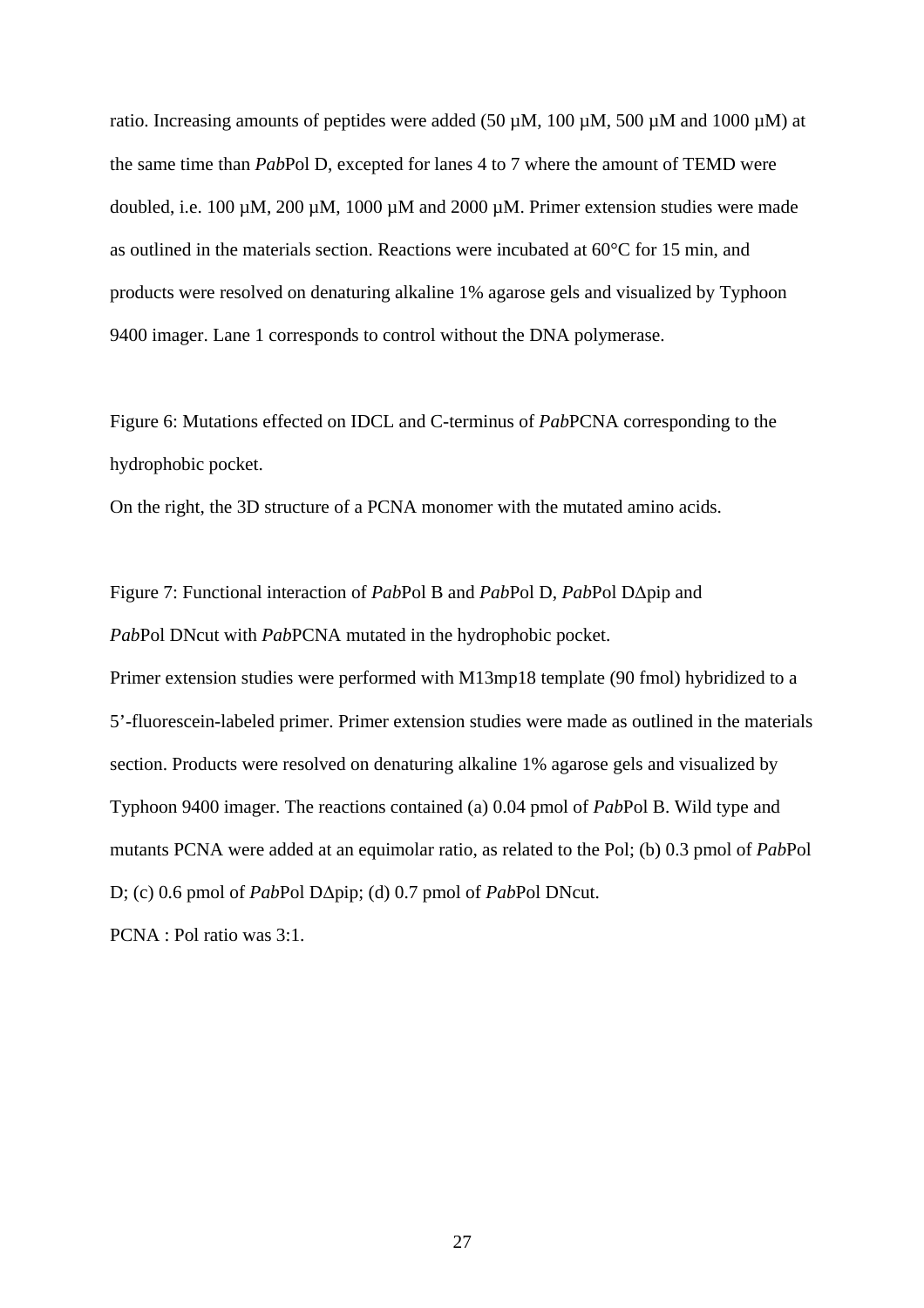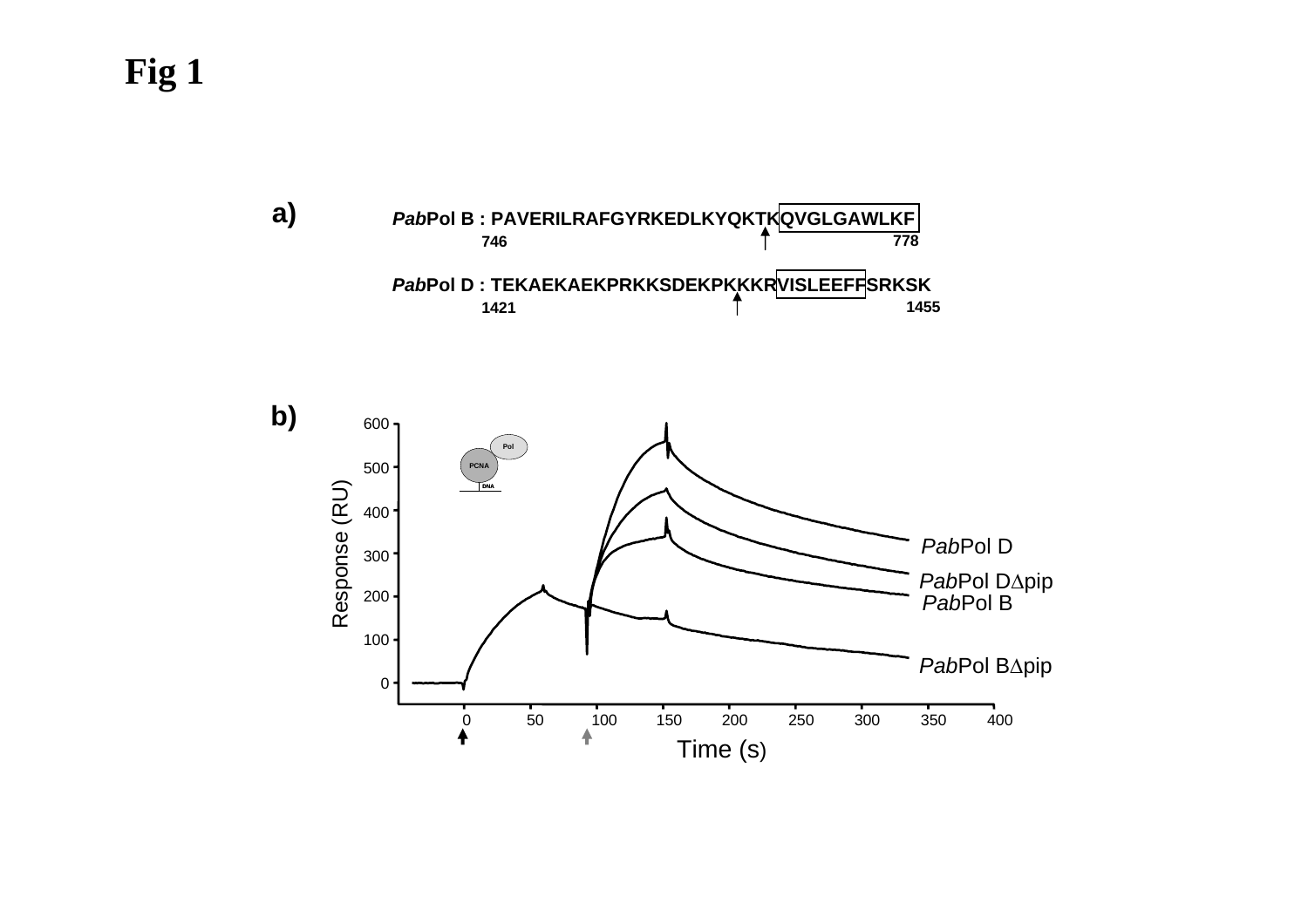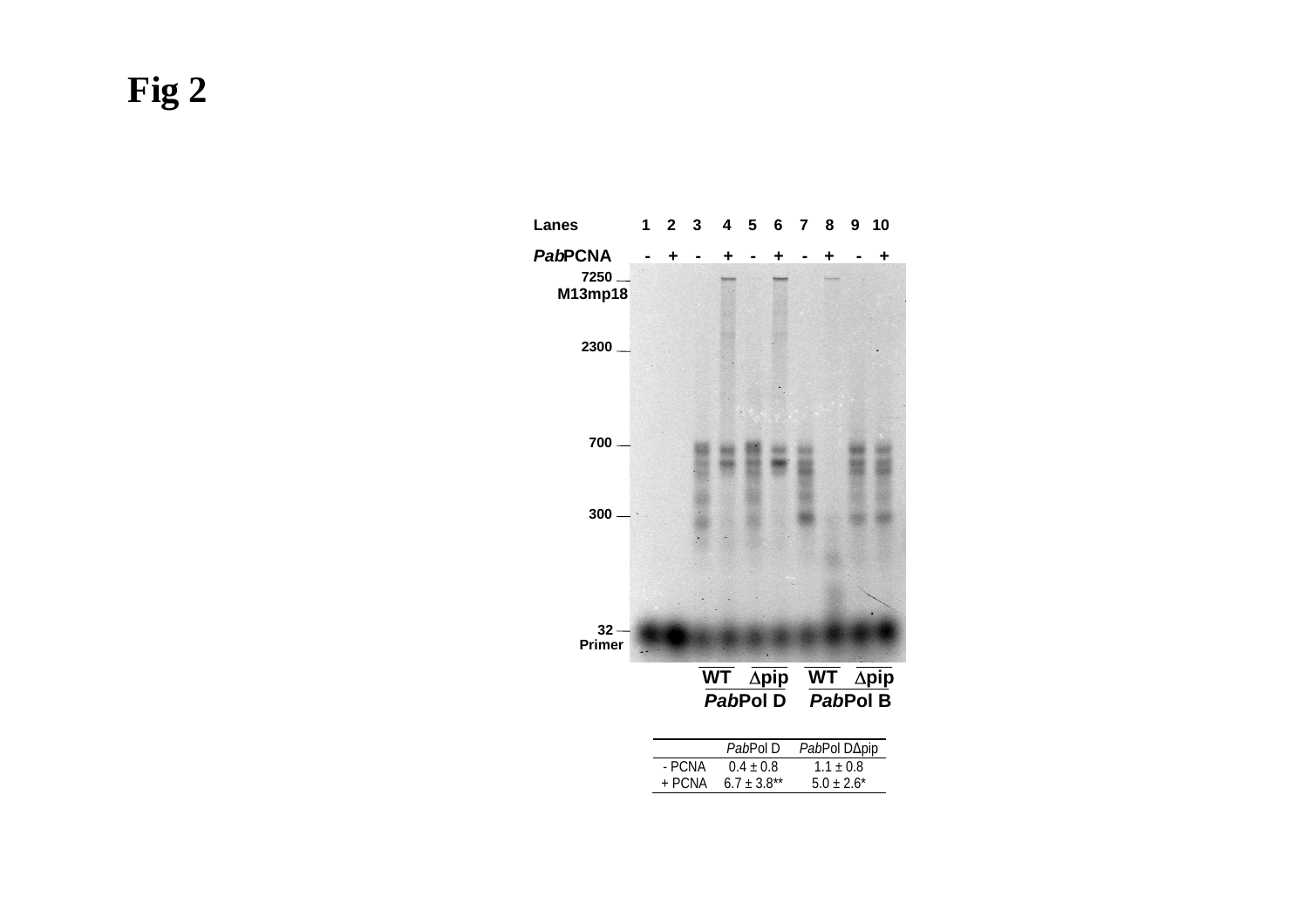

# **a) b) c)**





*Pab*Pol D *Pab*Pol D∆pip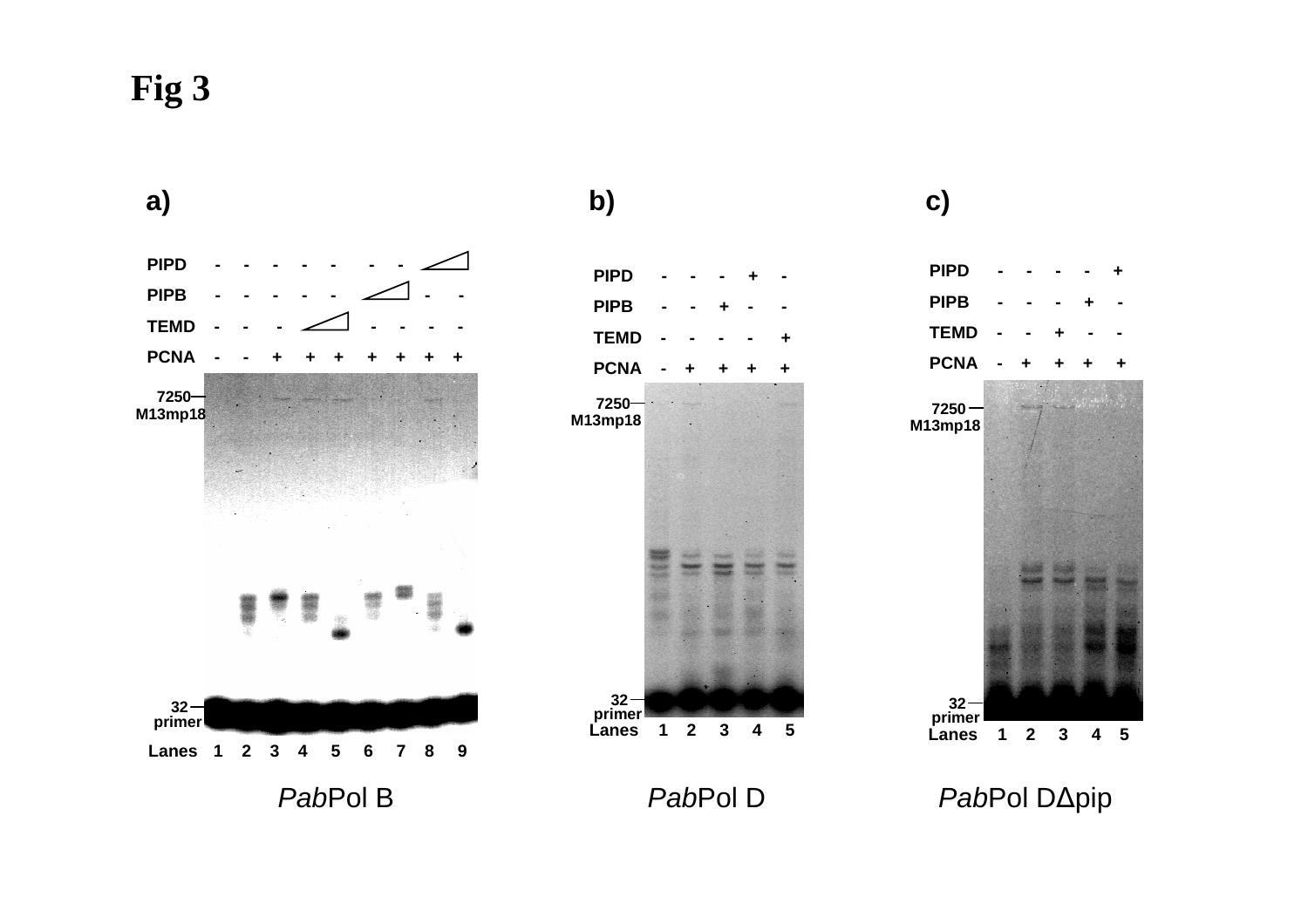

|        | PabPol D      | PabPol DNcut  |
|--------|---------------|---------------|
| - PCNA | $0.1 \pm 0.1$ | $0.3 \pm 0.6$ |
| + PCNA | $5.2 + 1.4**$ | $0.4 \pm 0.4$ |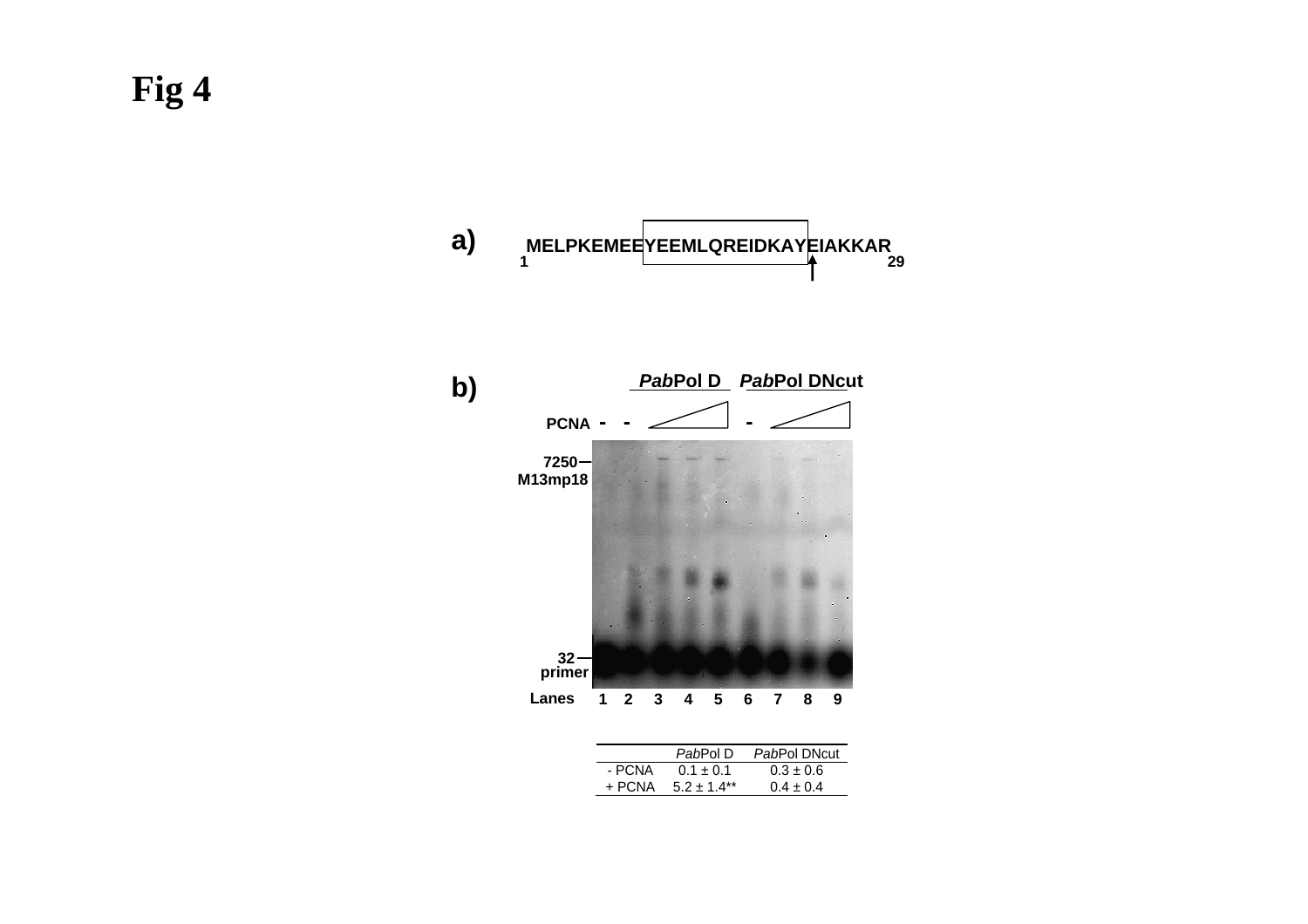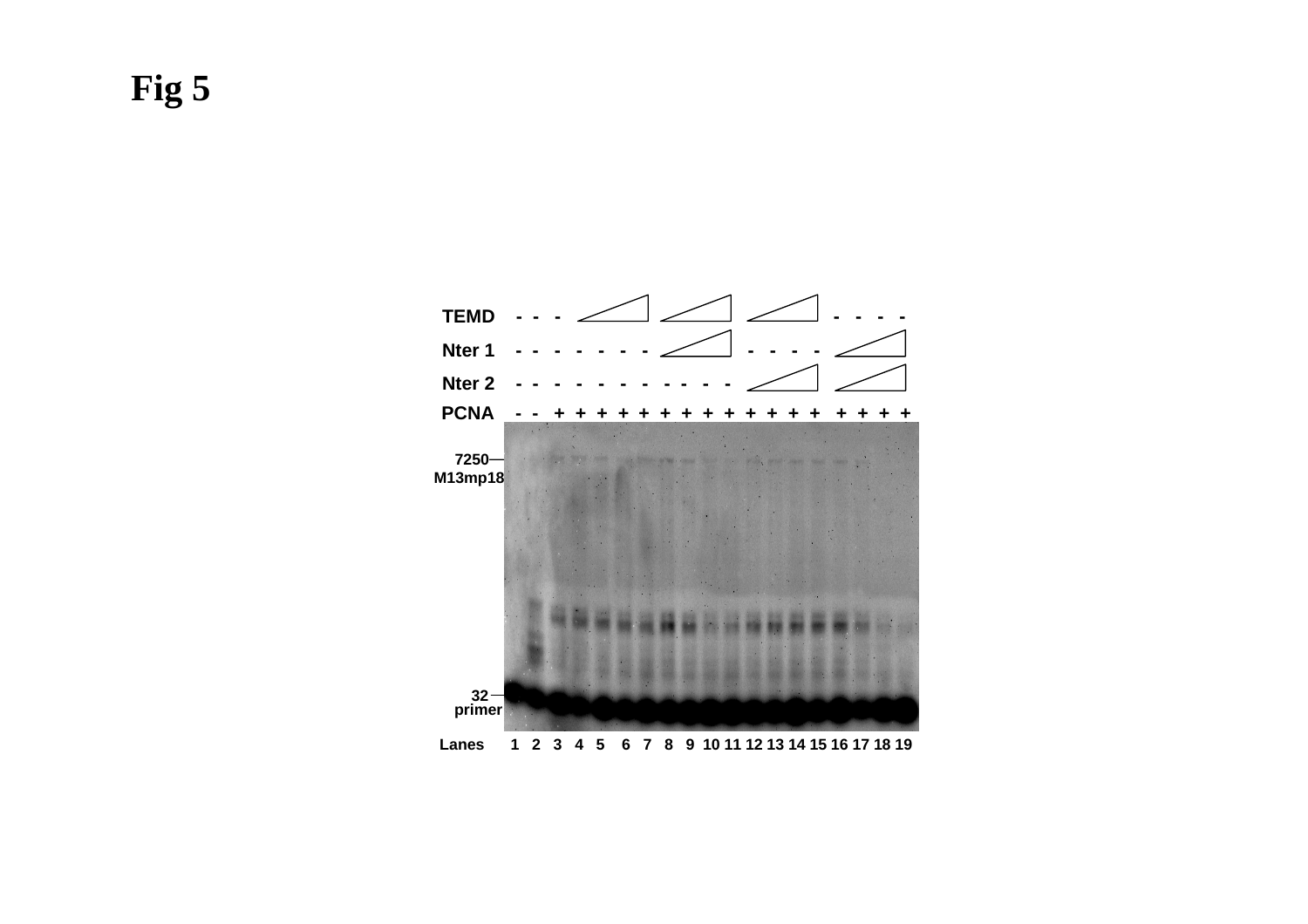| <b>Proteins</b> | <b>Mutations on IDCL</b>             |  |
|-----------------|--------------------------------------|--|
| <b>PCNA</b>     | $_{115}$ LIDVEEIEVDLPELPFT $_{131}$  |  |
| <b>EIE120</b>   | 115 LIDVEAAAVDLPELPFT <sub>131</sub> |  |
| <b>VDL123</b>   | 115 LIDVEEIEAAAPELPFT <sub>131</sub> |  |
| EL127           | 115 LIDVEEIEVDLPAAPFT <sub>131</sub> |  |
| <b>Proteins</b> | <b>Mutations on C-terminus</b>       |  |
| <b>PCNA</b>     | $_{243}$ LAPRVEE <sub>249</sub>      |  |
| <b>PR245</b>    | $_{243}$ LAAAVEE <sub>249</sub>      |  |